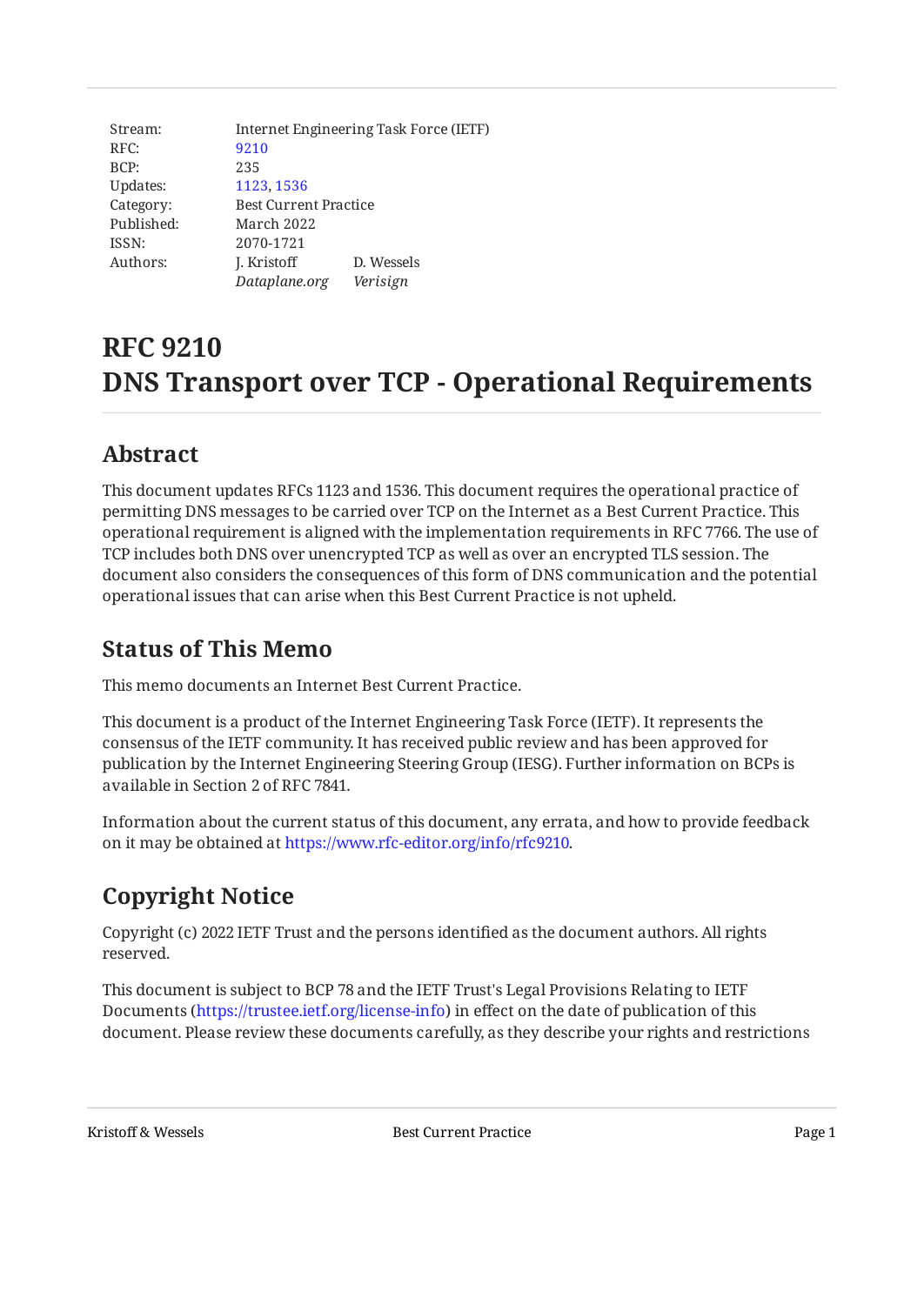with respect to this document. Code Components extracted from this document must include Revised BSD License text as described in Section 4.e of the Trust Legal Provisions and are provided without warranty as described in the Revised BSD License.

### <span id="page-1-0"></span>**[Table of Contents](#page-1-0)**

- [1](#page-3-0). [Introduction](#page-3-0)
	- [1.1.](#page-3-1) [Requirements Language](#page-3-1)
- [2](#page-4-0). [History of DNS over TCP](#page-4-0)
	- [2.1.](#page-4-1) [Uneven Transport Usage and Preference](#page-4-1)
	- [2.2.](#page-4-2) [Waiting for Large Messages and Reliability](#page-4-2)
	- [2.3.](#page-5-0) [EDNS\(0\)](#page-5-0)
	- [2.4.](#page-6-0) [Fragmentation and Truncation](#page-6-0)
	- [2.5.](#page-7-0) ["Only Zone Transfers Use TCP"](#page-7-0)
	- [2.6.](#page-7-1) [Reuse, Pipelining, and Out-of-Order Processing](#page-7-1)
- [3](#page-7-2). [DNS-over-TCP Requirements](#page-7-2)
- [4](#page-9-0). [Network and System Considerations](#page-9-0)
	- [4.1.](#page-9-1) [Connection Establishment and Admission](#page-9-1)
	- [4.2.](#page-10-0) [Connection Management](#page-10-0)
	- [4.3.](#page-11-0) [Connection Termination](#page-11-0)
	- [4.4.](#page-11-1) [DNS over TLS](#page-11-1)
	- [4.5.](#page-12-0) [Defaults and Recommended Limits](#page-12-0)
- [5](#page-13-0). [DNS-over-TCP Filtering Risks](#page-13-0)
	- [5.1.](#page-13-1) [Truncation, Retries, and Timeouts](#page-13-1)
	- [5.2.](#page-13-2) [DNS Root Zone KSK Rollover](#page-13-2)
- [6](#page-14-0). [Logging and Monitoring](#page-14-0)
- [7](#page-14-1). [IANA Considerations](#page-14-1)
- [8](#page-14-2). [Security Considerations](#page-14-2)
- [9](#page-15-0). [Privacy Considerations](#page-15-0)
- [10](#page-15-1). [References](#page-15-1)
	- [10.1.](#page-15-2) [Normative References](#page-15-2)
	- [10.2.](#page-16-0) [Informative References](#page-16-0)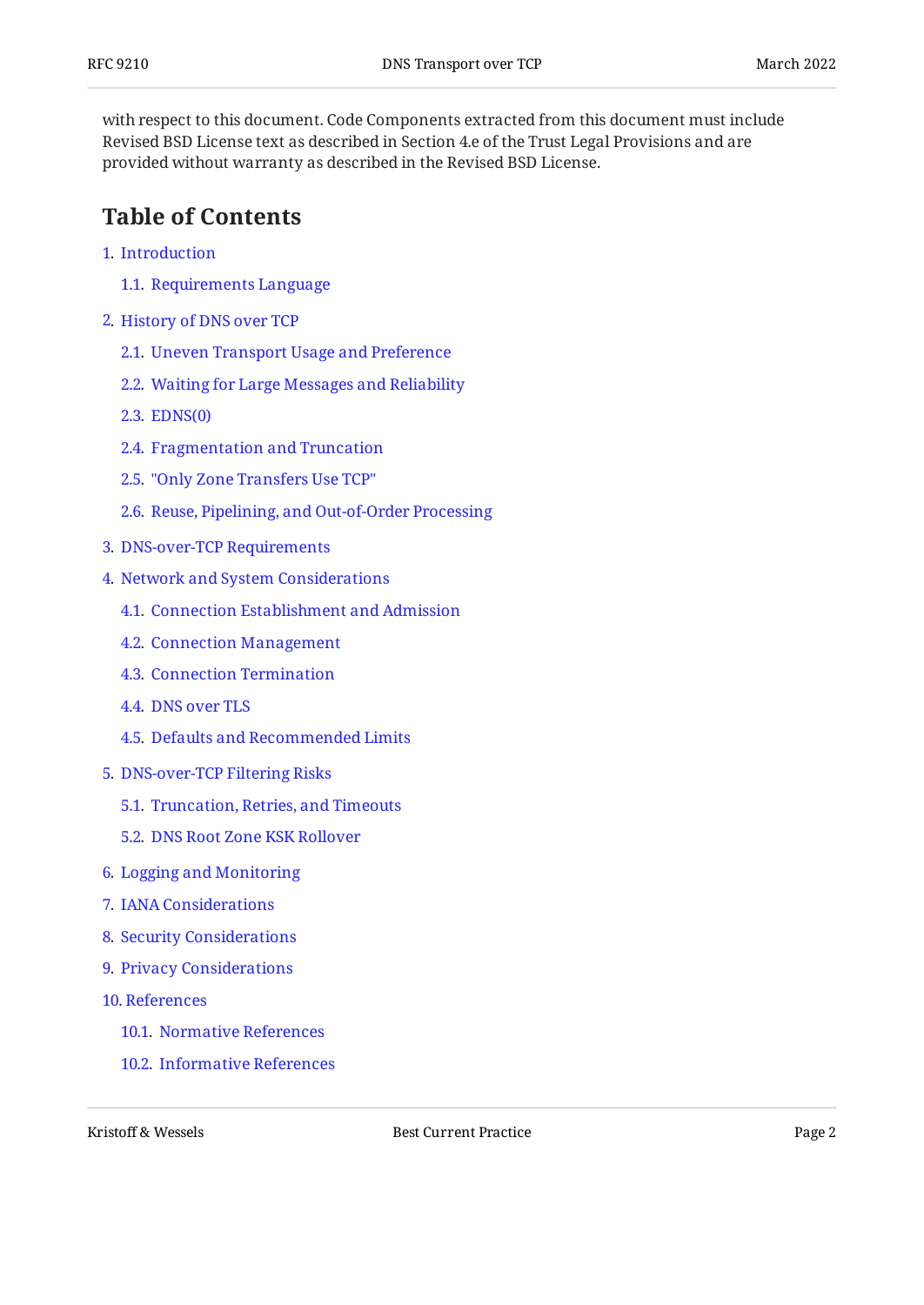[Appendix A.](#page-21-0) [RFCs Related to DNS Transport over TCP](#page-21-0)

- [A.1](#page-21-1). [RFC 1035 DOMAIN NAMES IMPLEMENTATION AND SPECIFICATION](#page-21-1)
- [A.2](#page-22-0). [RFC 1536 Common DNS Implementation Errors and Suggested Fixes](#page-22-0)
- [A.3](#page-22-1). [RFC 1995 Incremental Zone Transfer in DNS](#page-22-1)
- [A.4](#page-22-2). [RFC 1996 A Mechanism for Prompt Noti](#page-22-2)fication of Zone Changes (DNS NOTIFY)
- [A.5](#page-22-3). RFC 2181 Clarifi[cations to the DNS Speci](#page-22-3)fication
- [A.6](#page-22-4). [RFC 2694 DNS extensions to Network Address Translators \(DNS\\_ALG\)](#page-22-4)
- [A.7](#page-22-5). [RFC 3225 Indicating Resolver Support of DNSSEC](#page-22-5)
- [A.8](#page-23-0). [RFC 3226 DNSSEC and IPv6 A6 aware server/resolver message size requirements](#page-23-0)
- [A.9](#page-23-1). [RFC 4472 Operational Considerations and Issues with IPv6 DNS](#page-23-1)
- [A.10.](#page-23-2) [RFC 5452 Measures for Making DNS More Resilient against Forged Answers](#page-23-2)
- [A.11.](#page-23-3) [RFC 5507 Design Choices When Expanding the DNS](#page-23-3)
- [A.12.](#page-23-4) [RFC 5625 DNS Proxy Implementation Guidelines](#page-23-4)
- [A.13.](#page-23-5) [RFC 5936 DNS Zone Transfer Protocol \(AXFR\)](#page-23-5)
- [A.14.](#page-24-0) [RFC 7534 AS112 Nameserver Operations](#page-24-0)
- [A.15.](#page-24-1) [RFC 6762 Multicast DNS](#page-24-1)
- [A.16.](#page-24-2) [RFC 6891 Extension Mechanisms for DNS \(EDNS\(0\)\)](#page-24-2)
- [A.17.](#page-24-3) [IAB RFC 6950 Architectural Considerations on Application Features in the DNS](#page-24-3)
- [A.18.](#page-24-4) [RFC 7477 Child-to-Parent Synchronization in DNS](#page-24-4)
- [A.19.](#page-24-5) [RFC 7720 DNS Root Name Service Protocol and Deployment Requirements](#page-24-5)
- [A.20.](#page-24-6) [RFC 7766 DNS Transport over TCP Implementation Requirements](#page-24-6)
- [A.21.](#page-25-0) [RFC 7828 The edns-tcp-keepalive EDNS\(0\) Option](#page-25-0)
- [A.22.](#page-25-1) RFC 7858 Specifi[cation for DNS over Transport Layer Security \(TLS\)](#page-25-1)
- [A.23.](#page-25-2) [RFC 7873 Domain Name System \(DNS\) Cookies](#page-25-2)
- [A.24.](#page-25-3) [RFC 7901 CHAIN Query Requests in DNS](#page-25-3)
- [A.25.](#page-25-4) [RFC 8027 DNSSEC Roadblock Avoidance](#page-25-4)
- [A.26.](#page-25-5) [RFC 8094 DNS over Datagram Transport Layer Security \(DTLS\)](#page-25-5)
- [A.27.](#page-26-0) [RFC 8162 Using Secure DNS to Associate Certi](#page-26-0)ficates with Domain Names for S/MIME
- [A.28.](#page-26-1) [RFC 8324 DNS Privacy, Authorization, Special Uses, Encoding, Characters, Matching,](#page-26-1) [and Root Structure: Time for Another Look?](#page-26-1)

[A.29.](#page-26-2) [RFC 8467 - Padding Policies for Extension Mechanisms for DNS \(EDNS\(0\)\)](#page-26-2)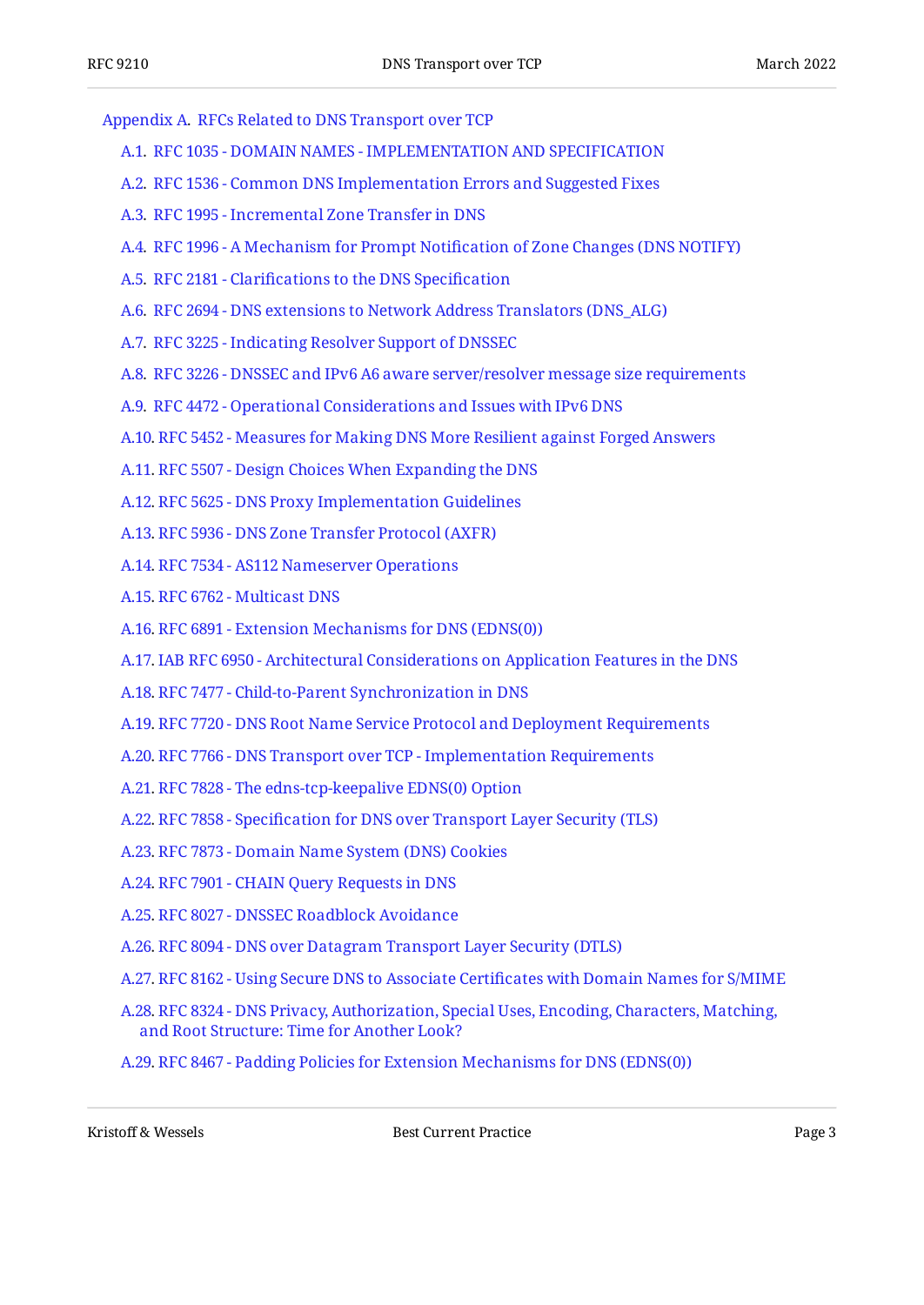[A.30.](#page-26-3) [RFC 8482 - Providing Minimal-Sized Responses to DNS Queries That Have QTYPE=ANY](#page-26-3) [A.31.](#page-26-4) [RFC 8483 - Yeti DNS Testbed](#page-26-4) [A.32.](#page-26-5) [RFC 8484 - DNS Queries over HTTPS \(DoH\)](#page-26-5) [A.33.](#page-27-0) [RFC 8490 - DNS Stateful Operations](#page-27-0) [A.34.](#page-27-1) [RFC 8501 - Reverse DNS in IPv6 for Internet Service Providers](#page-27-1) [A.35.](#page-27-2) [RFC 8806 - Running a Root Server Local to a Resolver](#page-27-2) [A.36.](#page-27-3) [RFC 8906 - A Common Operational Problem in DNS Servers: Failure to Communicate](#page-27-3) [A.37.](#page-27-4) [RFC 8932 - Recommendations for DNS Privacy Service Operators](#page-27-4) [A.38.](#page-27-5) [RFC 8945 - Secret Key Transaction Authentication for DNS \(TSIG\)](#page-27-5) [Acknowledgments](#page-27-6) [Authors' Addresses](#page-28-0)

### <span id="page-3-0"></span>**[1. Introduction](#page-3-0)**

DNS messages are delivered using UDP or TCP communications. While most DNS transactions are carried over UDP, some operators have been led to believe that any DNS-over-TCP traffic is unwanted or unnecessary for general DNS operation. When DNS over TCP has been restricted, a variety of communication failures and debugging challenges often arise. As DNS and new naming system features have evolved, TCP as a transport has become increasingly important for the correct and safe operation of an Internet DNS. Reflecting modern usage, the DNS standards declare that support for TCP is a required part of the DNS implementation specifications [[RFC7766\]](#page-16-1). This document is the equivalent of formal requirements for the operational community, encouraging system administrators, network engineers, and security staff to ensure DNS-over-TCP communications support is on par with DNS-over-UDP communications. It updates [[RFC1123\]](#page-17-0), [Section 6.1.3.2](https://www.rfc-editor.org/rfc/rfc1123#section-6.1.3.2) to clarify that all DNS resolvers and recursive servers MUST support and service both TCP and UDP queries and also updates [RFC1536] to remove the misconception that TCP is only useful for zone transfers.

#### <span id="page-3-1"></span>**[1.1. Requirements Language](#page-3-1)**

The key words "MUST", "MUST NOT", "REQUIRED", "SHALL", "SHALL NOT", "SHOULD", "SHOULD NOT", "**RECOMMENDED", "NOT RECOMMENDED", "MAY",** and "OPTIONAL" in this document are to be interpreted as described in BCP 14 [RFC2119] [RFC8174] when, and only when, they appear in all capitals, as shown here.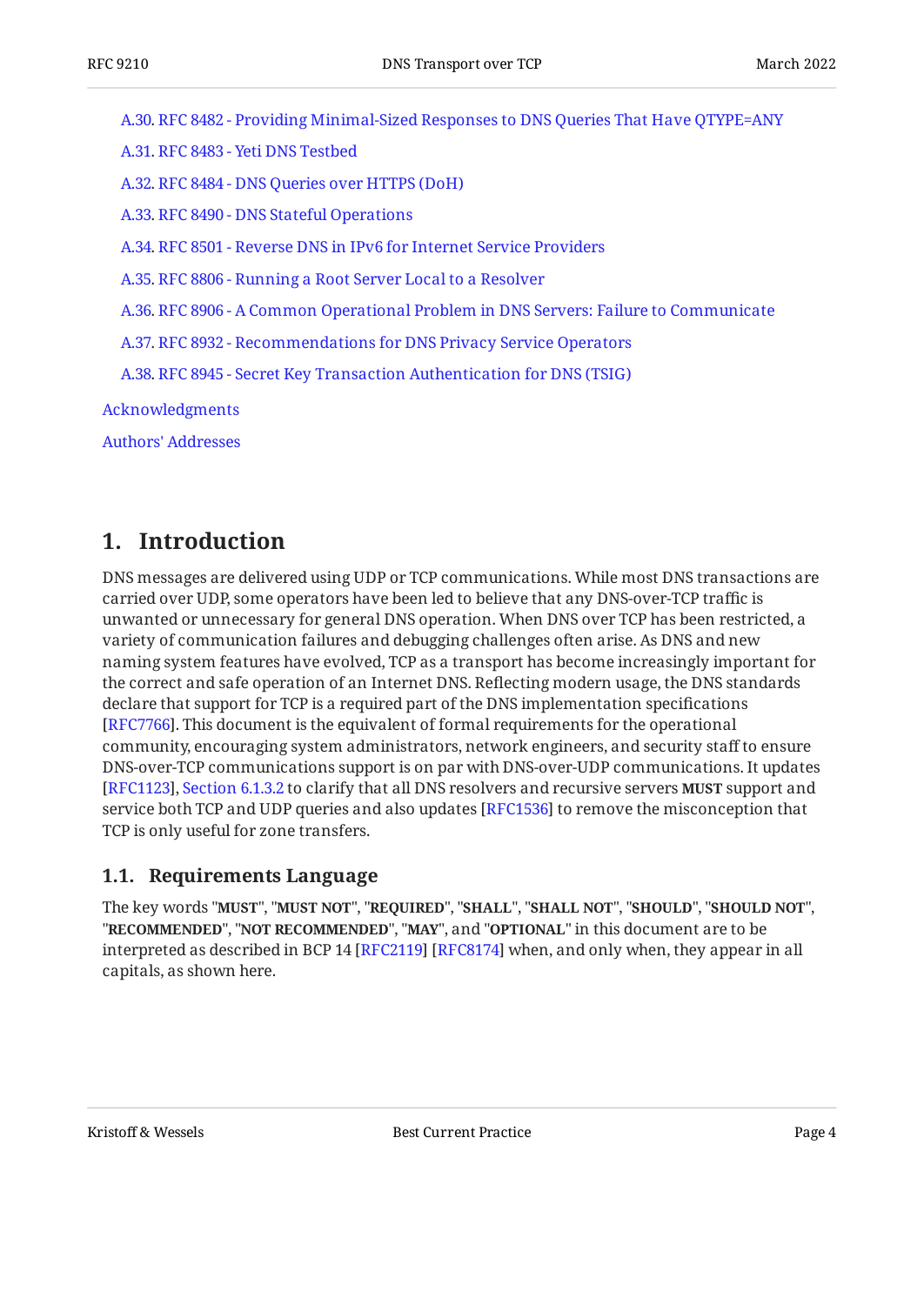# <span id="page-4-0"></span>**[2. History of DNS over TCP](#page-4-0)**

The curious state of disagreement between operational best practices and guidance for DNS transport protocols derives from conflicting messages operators have received from other operators, implementors, and even the IETF. Sometimes these mixed signals have been explicit; on other occasions, conflicting messages have been implicit. This section presents an interpretation of the storied and conflicting history that led to this document. This section is included for informational purposes only.

### <span id="page-4-1"></span>**[2.1. Uneven Transport Usage and Preference](#page-4-1)**

In the original suite of DNS specifications, [RFC1034] and [RFC1035] clearly specify that DNS messages could be carried in either UDP or TCP, but they also state that there is a preference for UDP as the best transport for queries in the general case. As stated in  $[{\rm RFC1035}].$ 

While virtual circuits can be used for any DNS activity, datagrams are preferred for queries due to their lower overhead and better performance.

Another early, important, and influential document, [\[RFC1123](#page-17-0)], marks the preference for a transport protocol more explicitly:

DNS resolvers and recursive servers **MUST** support UDP, and **SHOULD** support TCP, for sending (non-zone-transfer) queries.

and it further stipulates that:

A name server **MAY** limit the resources it devotes to TCP queries, but it **SHOULD NOT** refuse to service a TCP query just because it would have succeeded with UDP.

Culminating in [RFC1536], DNS over TCP came to be associated primarily with the zone transfer mechanism, while most DNS queries and responses were seen as the dominion of UDP.

#### <span id="page-4-2"></span>**[2.2. Waiting for Large Messages and Reliability](#page-4-2)**

In the original specifications, the maximum DNS-over-UDP message size was enshrined at 512 bytes. However, even while [[RFC1123\]](#page-17-0) prefers UDP for non-zone transfer queries, it foresaw that DNS over TCP would become more popular in the future to overcome this limitation: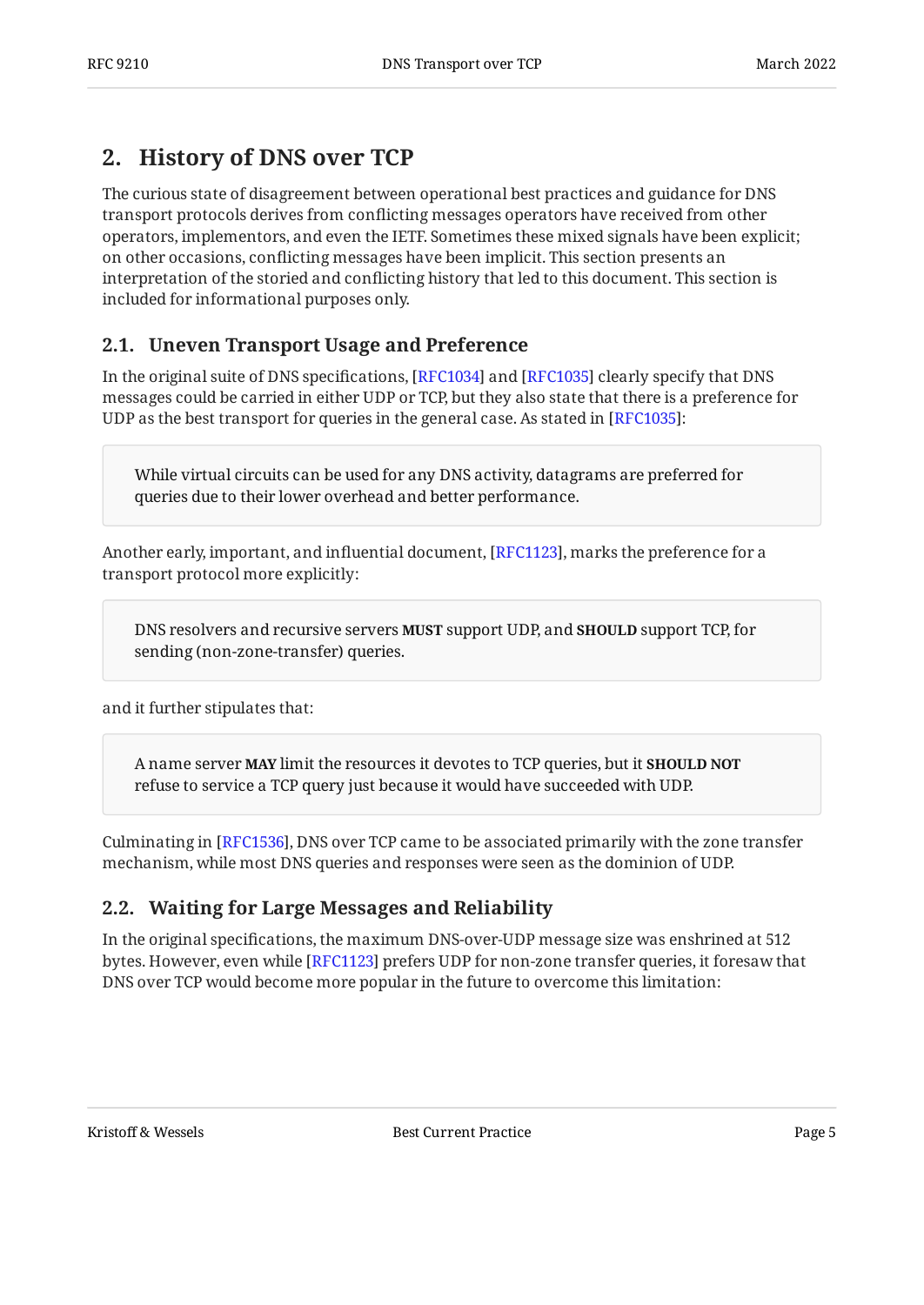[...] it is also clear that some new DNS record types defined in the future will contain information exceeding the 512 byte limit that applies to UDP, and hence will require TCP.

At least two new, widely anticipated developments were set to elevate the need for DNS-over-TCP transactions. The first was dynamic updates defined in [RFC2136], and the second was the set of extensions collectively known as "DNSSEC", whose operational considerations were originally given in [RFC2541] (note that [RFC2541] has been obsoleted by [RFC6781]). The former suggests that

...requestors who require an accurate response code must use TCP.

while the latter warns that

... larger keys increase the size of the KEY and SIG RRs. This increases the chance of DNS UDP packet overflow and the possible necessity for using higher overhead TCP in responses.

Yet, defying some expectations, DNS over TCP remained little used in real traffic across the Internet in the late 1990s. Dynamic updates saw little deployment between autonomous networks. Around the time DNSSEC was first defined, another new feature helped solidify UDP transport dominance for message transactions.

#### <span id="page-5-0"></span>**[2.3. EDNS\(0\)](#page-5-0)**

In 1999, the IETF published the Extension Mechanisms for DNS (EDNS(0)) in [RFC2671] (which was obsoleted by [[RFC6891\]](#page-16-3) in 2013). That document standardized a way for communicating DNS nodes to perform rudimentary capabilities negotiation. One such capability written into the base specification and present in every EDNS(0)-compatible message is the value of the maximum UDP payload size the sender can support. This unsigned 16-bit field specifies, in bytes, the maximum (possibly fragmented) DNS message size a node is capable of receiving over UDP. In practice, typical values are a subset of the 512- to 4096-byte range. EDNS(0) became widely deployed over the next several years, and numerous surveys (see [CASTRO2010] and [NETALYZR]) have shown that many systems support larger UDP MTUs with EDNS(0).

The natural effect of EDNS(0) deployment meant DNS messages larger than 512 bytes would be less reliant on TCP than they might otherwise have been. While a non-negligible population of DNS systems lacked EDNS(0) or fell back to TCP when necessary, DNS clients still strongly prefer UDP to TCP. For example, as of 2014, DNS-over-TCP transactions remained a very small fraction of overall DNS traffic received by root name servers [VERISIGN].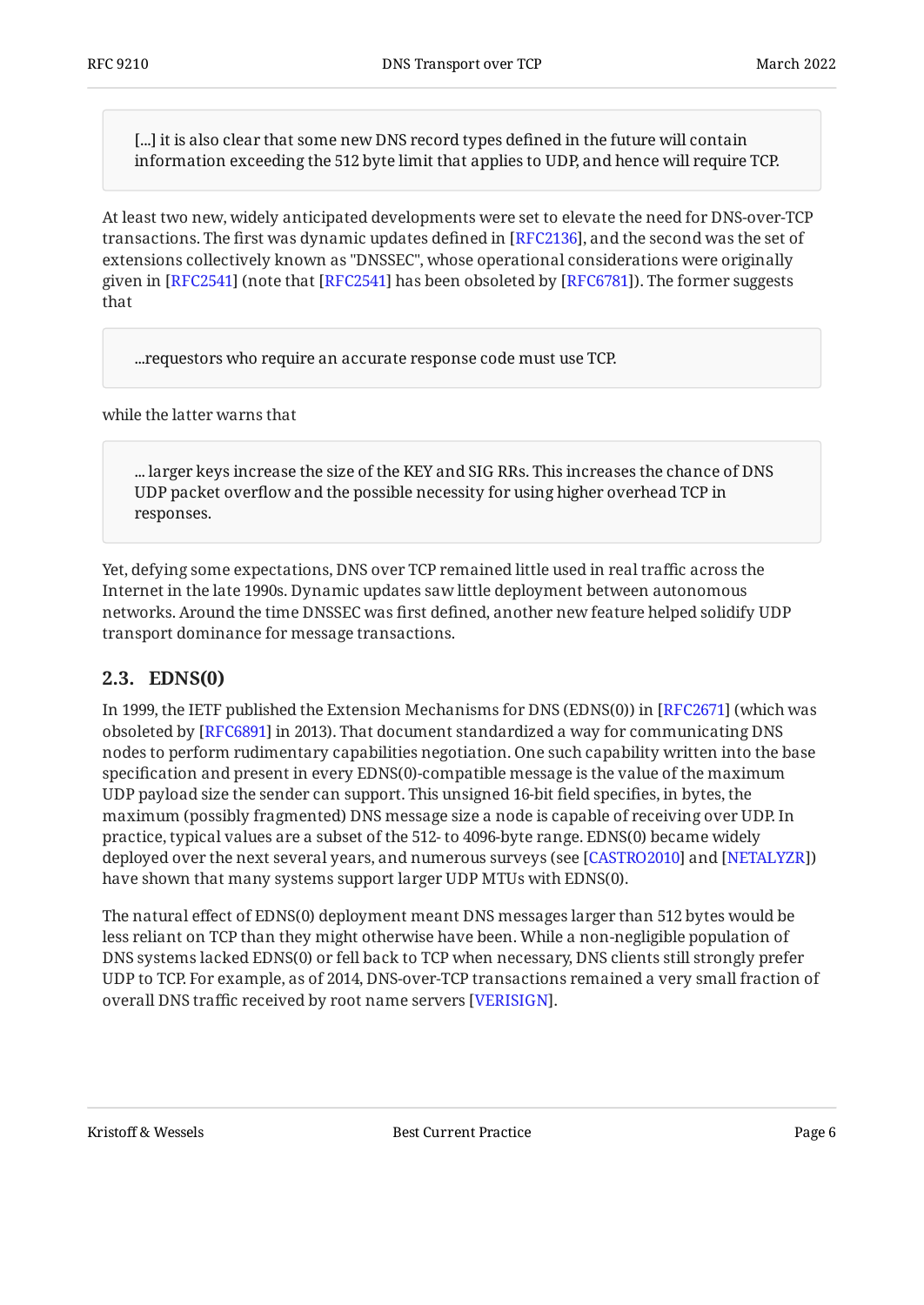#### <span id="page-6-0"></span>**[2.4. Fragmentation and Truncation](#page-6-0)**

Although EDNS(0) provides a way for endpoints to signal support for DNS messages exceeding 512 bytes, the realities of a diverse and inconsistently deployed Internet may result in some large messages being unable to reach their destination. Any IP datagram whose size exceeds the MTU of a link it transits will be fragmented and then reassembled by the receiving host. Unfortunately, it is not uncommon for middleboxes and firewalls to block IP fragments. If one or more fragments do not arrive, the application does not receive the message, and the request times out.

For IPv4-connected hosts, the MTU is often an Ethernet payload size of 1500 bytes. This means that the largest unfragmented UDP DNS message that can be sent over IPv4 is likely 1472 bytes, although tunnel encapsulation may reduce that maximum message size in some cases.

For IPv6, the situation is a little more complicated. First, IPv6 headers are 40 bytes (versus 20 without options in IPv4). Second, approximately one-third of DNS recursive resolvers use the minimum MTU of 1280 bytes [\[APNIC](#page-16-5)]. Third, fragmentation in IPv6 can only be done by the host originating the datagram. The need to fragment is conveyed in an ICMPv6 "Packet Too Big" message. The originating host indicates a fragmented datagram with IPv6 extension headers. Unfortunately, it is quite common for both ICMPv6 and IPv6 extension headers to be blocked by middleboxes. According to [HUSTON], some 35% of IPv6-capable recursive resolvers were unable to receive a fragmented IPv6 packet. When the originating host receives a signal that fragmentation is required, it is expected to populate its path MTU cache for that destination. The application will then retry the query after a timeout since the host does not generally retain copies of messages sent over UDP for potential retransmission.

The practical consequence of all this is that DNS requestors must be prepared to retry queries with different EDNS(0) maximum message size values. Administrators of [BIND] are likely to be familiar with seeing the following message in their system logs: "success resolving ... after reducing the advertised EDNS(0) UDP packet size to 512 octets".

Often, reducing the EDNS(0) UDP packet size leads to a successful response. That is, the necessary data fits within the smaller message size. However, when the data does not fit, the server sets the truncated flag in its response, indicating the client should retry over TCP to receive the whole response. This is undesirable from the client's point of view because it adds more latency and is potentially undesirable from the server's point of view due to the increased resource requirements of TCP.

Note that a receiver is unable to differentiate between packets lost due to congestion and packets (fragments) intentionally dropped by firewalls or middleboxes. Over network paths with nontrivial amounts of packet loss, larger, fragmented DNS responses are more likely to never arrive and time out compared to smaller, unfragmented responses. Clients might be misled into retrying queries with different EDNS(0) UDP packet size values for the wrong reason.

The issues around fragmentation, truncation, and TCP are driving certain implementation and policy decisions in the DNS. Notably, Cloudflare implemented a technique that minimizes the number of DNSSEC denial-of-existence records (for its online signing platform) [\[CLOUDFLARE](#page-16-7)]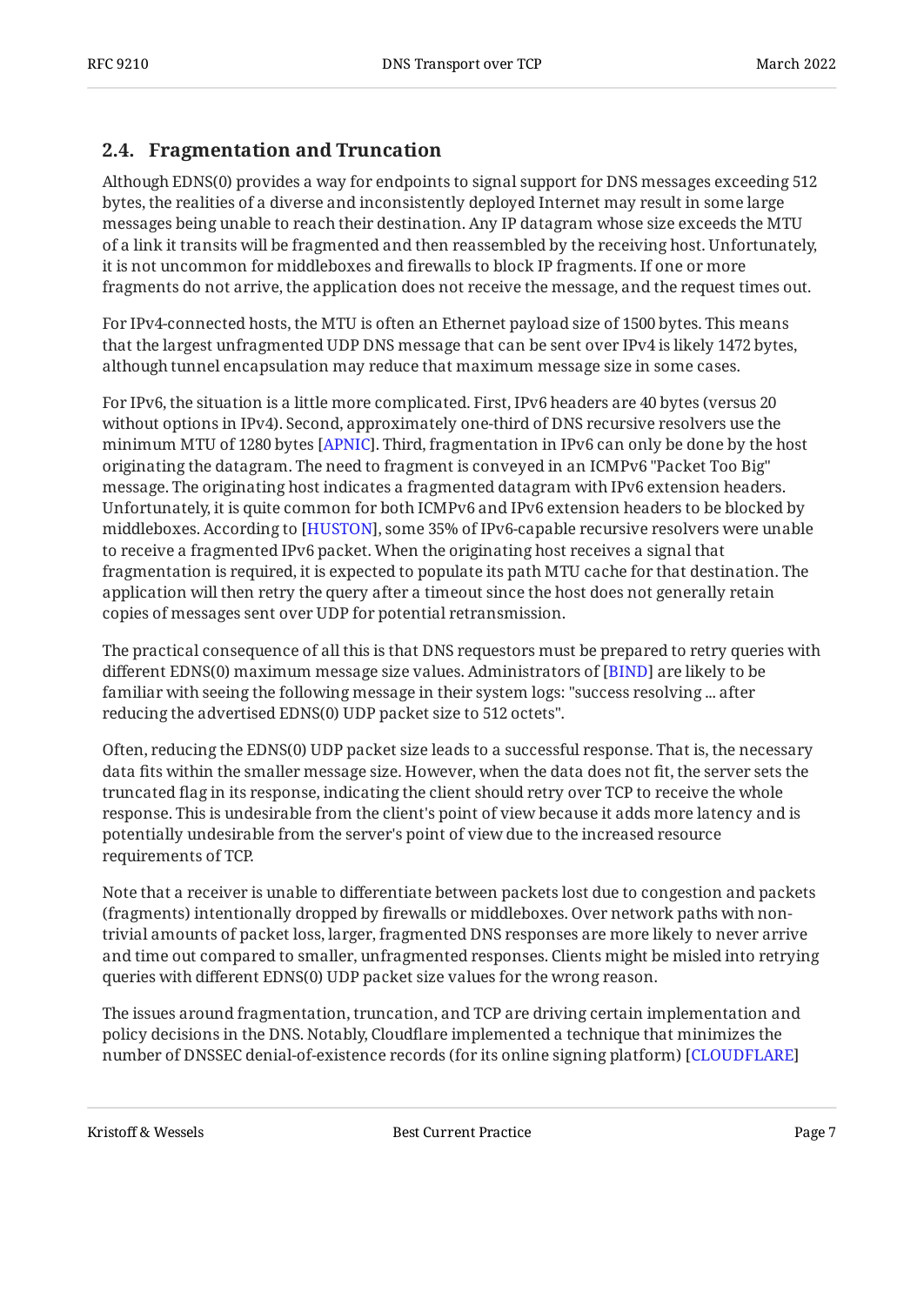and uses an Elliptic Curve Digital Signature Algorithm (ECDSA) such that its signed responses fit easily in 512 bytes. The Key Signing Key (KSK) Rollover Design Team [\[DESIGNTEAM](#page-16-8)] spent a lot of time thinking and worrying about response sizes. There is growing sentiment in the DNSSEC community that RSA key sizes beyond 2048 bits are impractical and that critical infrastructure zones should transition to elliptic curve algorithms to keep response sizes manageable [ECDSA].

More recently, renewed security concerns about fragmented DNS messages (see [[AVOID\\_FRAGS](#page-16-9)] and [FRAG\_POISON]) are leading implementors to consider smaller responses and lower default EDNS(0) UDP payload size values for both queriers and responders [FLAGDAY2020].

### <span id="page-7-0"></span>**[2.5. "Only Zone Transfers Use TCP"](#page-7-0)**

Today, the majority of the DNS community expects, or at least has a desire, to see DNS-over-TCP transactions occur without interference [FLAGDAY2020]. However, there has also been a longheld belief by some operators, particularly for security-related reasons, that DNS-over-TCP services should be purposely limited or not provided at all [CHES94] [DJBDNS]. A popular meme is that DNS over TCP is only ever used for zone transfers and is generally unnecessary otherwise, with filtering all DNS-over-TCP traffic even described as a best practice.

The position on restricting DNS over TCP had some justification given that historical implementations of DNS name servers provided very little in the way of TCP connection management(for example, see Section 6.1.2 of [RFC7766] for more details). However, modern standards and implementations are nearing parity with the more sophisticated TCP management techniques employed by, for example, HTTP(S) servers and load balancers.

#### <span id="page-7-1"></span>**[2.6. Reuse, Pipelining, and Out-of-Order Processing](#page-7-1)**

The idea that a TCP connection can support multiple transactions goes back as far as [RFC0883], which states: "Multiple messages may be sent over a virtual circuit." Although [RFC1035], which updates the former, omits this particular detail, it has been generally accepted that a TCP connection can be used for more than one query and response.

[[RFC5966\]](#page-19-1) clarifies that servers are not required to preserve the order of queries and responses over any transport. [RFC7766], which updates the former, further encourages query pipelining over TCP to achieve performance on par with UDP. A server that sends out-of-order responses to pipelined queries avoids head-of-line blocking when the response for a later query is ready before the response to an earlier query.

However, TCP can potentially suffer from a different head-of-line blocking problem due to packet loss. Since TCP itself enforces ordering, a single lost segment delays delivery of data in any following segments until the lost segment is retransmitted and successfully received.

# <span id="page-7-2"></span>**[3. DNS-over-TCP Requirements](#page-7-2)**

An average increase in DNS message size (e.g., due to DNSSEC), the continued development of new DNS features [\(Appendix A](#page-21-0)), and a denial-of-service mitigation technique ([Section 8\)](#page-14-2) all show that DNS-over-TCP transactions are as important to the correct and safe operation of the Internet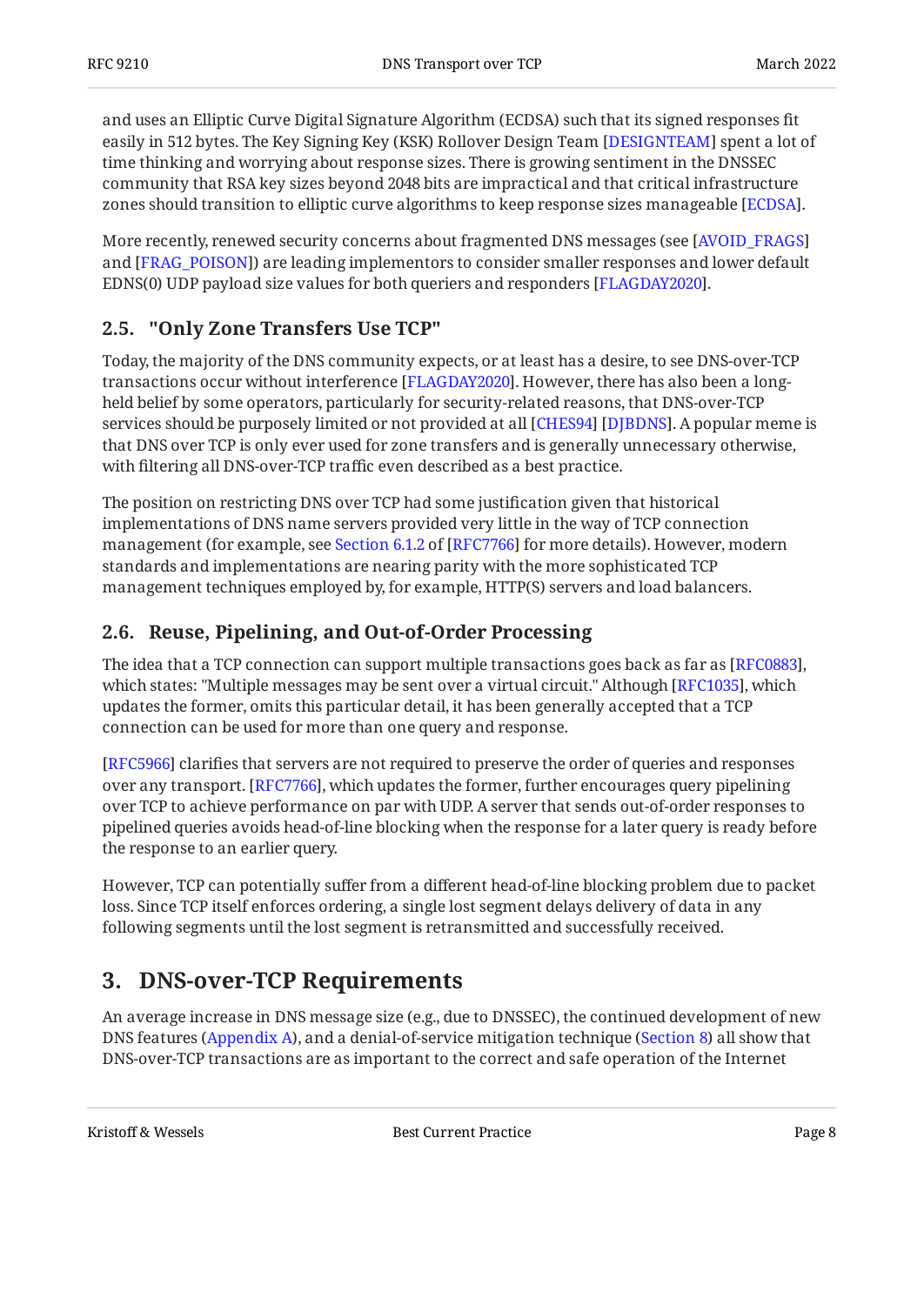DNS as ever, if not more so. Furthermore, there has been research that argues connectionoriented DNS transactions may provide security and privacy advantages over UDP transport [[TDNS\]](#page-21-3). In fact, the standard for DNS over TLS [RFC7858] is just this sort of specification. Therefore, this document makes explicit that it is undesirable for network operators to artificially inhibit DNS-over-TCP transport.

[Section 6.1.3.2](https://www.rfc-editor.org/rfc/rfc1123#section-6.1.3.2) of [\[RFC1123\]](#page-17-0) is updated as follows:

OLD:

DNS resolvers and recursive servers **MUST** support UDP, and **SHOULD** support TCP, for sending (non-zone-transfer) queries.

NEW:

All DNS resolvers and servers MUST support and service both UDP and TCP queries.

Note that:

- DNS servers (including forwarders) **MUST** support and service TCP for receiving queries so that clients can reliably receive responses that are larger than what either side considers too large for UDP.
- $\bullet$  DNS clients **MUST** support TCP for sending queries so that they can retry truncated UDP responses as necessary.

Furthermore,the requirement in Section 6.1.3.2 of [RFC1123] around limiting the resources a server devotes to queries is hereby updated:

OLD:

A name server **MAY** limit the resources it devotes to TCP queries, but it **SHOULD NOT** refuse to service a TCP query just because it would have succeeded with UDP.

NEW:

A name server **MAY** limit the resources it devotes to queries, but it **MUST NOT** refuse to service a query just because it would have succeeded with another transport protocol.

Lastly,Section 1 of [RFC1536] is updated to eliminate the misconception that TCP is only useful for zone transfers:

Kristoff & Wessels Page 9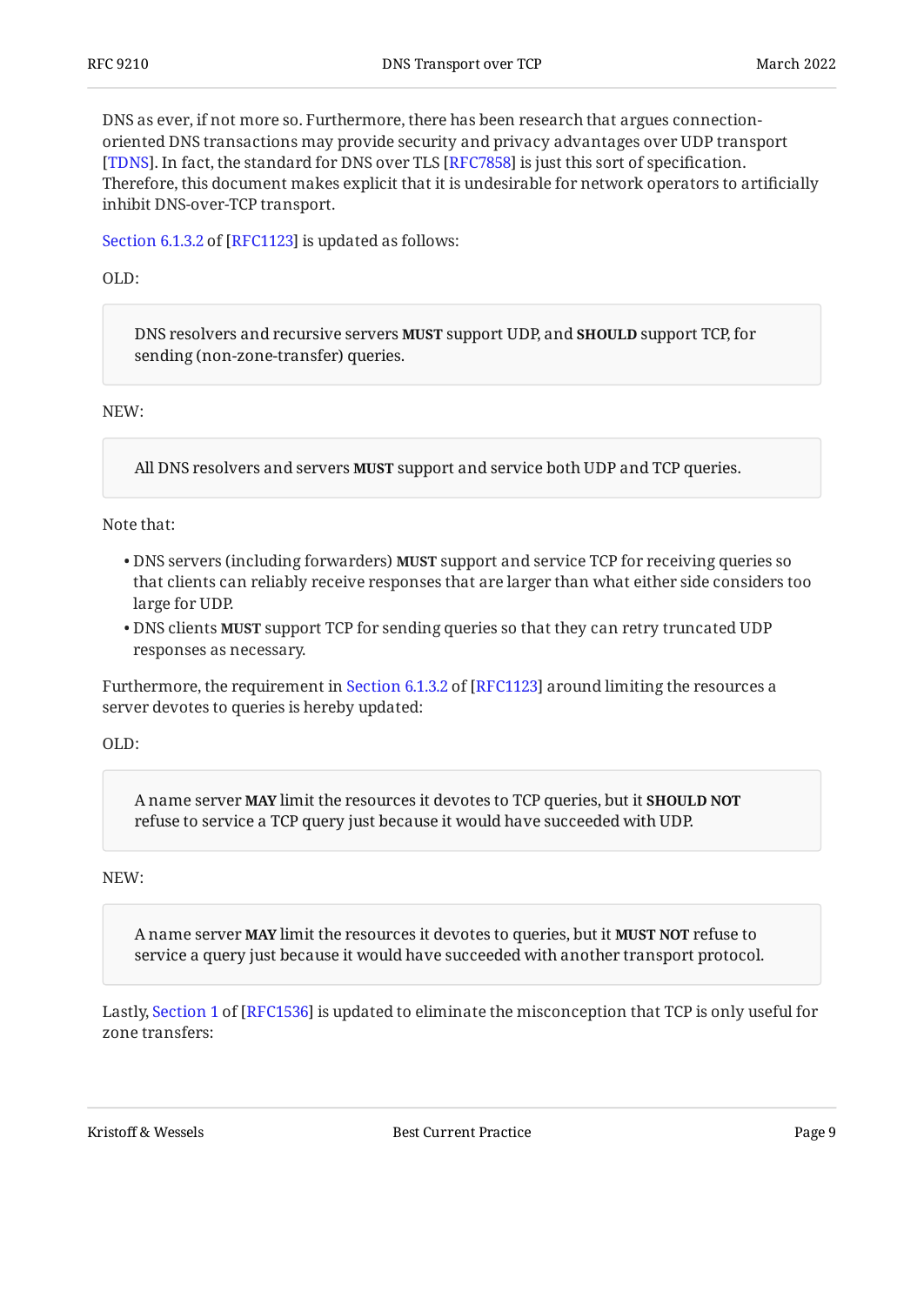OLD:

DNS implements the classic request-response scheme of client-server interaction. UDP is, therefore, the chosen protocol for communication though TCP is used for zone transfers.

NEW:

DNS implements the classic request-response scheme of client-server interaction.

The filtering of DNS over TCP is harmful in the general case. DNS resolver and server operators **MUST** support and provide DNS service over both UDP and TCP transports. Likewise, network operators allow DNS service over both UDP and TCP transports. It is acknowledged that **MUST** DNS-over-TCP service can pose operational challenges that are not present when running DNS over UDP alone, and vice versa. However, the potential damage incurred by prohibiting DNSover-TCP service is more detrimental to the continued utility and success of the DNS than when its usage is allowed.

### <span id="page-9-0"></span>**[4. Network and System Considerations](#page-9-0)**

This section describes measures that systems and applications can take to optimize performance over TCP and to protect themselves from TCP-based resource exhaustion and attacks.

#### <span id="page-9-1"></span>**[4.1. Connection Establishment and Admission](#page-9-1)**

Resolvers and other DNS clients should be aware that some servers might not be reachable over TCP. For this reason, clients **MAY** track and limit the number of TCP connections and connection attempts to a single server. Reachability problems can be caused by network elements close to the server, close to the client, or anywhere along the path between them. Mobile clients that cache connection failures MAY do so on a per-network basis or MAY clear such a cache upon change of network.

Additionally, DNS clients **MAY** enforce a short timeout on unestablished connections rather than rely on the host operating system's TCP connection timeout, which is often around 60-120 seconds (i.e., due to an initial retransmission timeout of 1 second, the exponential back-off rules of [[RFC6298\]](#page-19-3), and a limit of six retries as is the default in Linux).

The SYN flooding attack is a denial-of-service method affecting hosts that run TCP server processes [RFC4987]. This attack can be very effective if not mitigated. One of the most effective mitigationtechniques is SYN cookies, described in Section 3.6 of [RFC4987], which allows the server to avoid allocating any state until the successful completion of the three-way handshake.

Services not intended for use by the public Internet, such as most recursive name servers, be protected with access controls. Ideally, these controls are placed in the network, well **SHOULD** before any unwanted TCP packets can reach the DNS server host or application. If this is not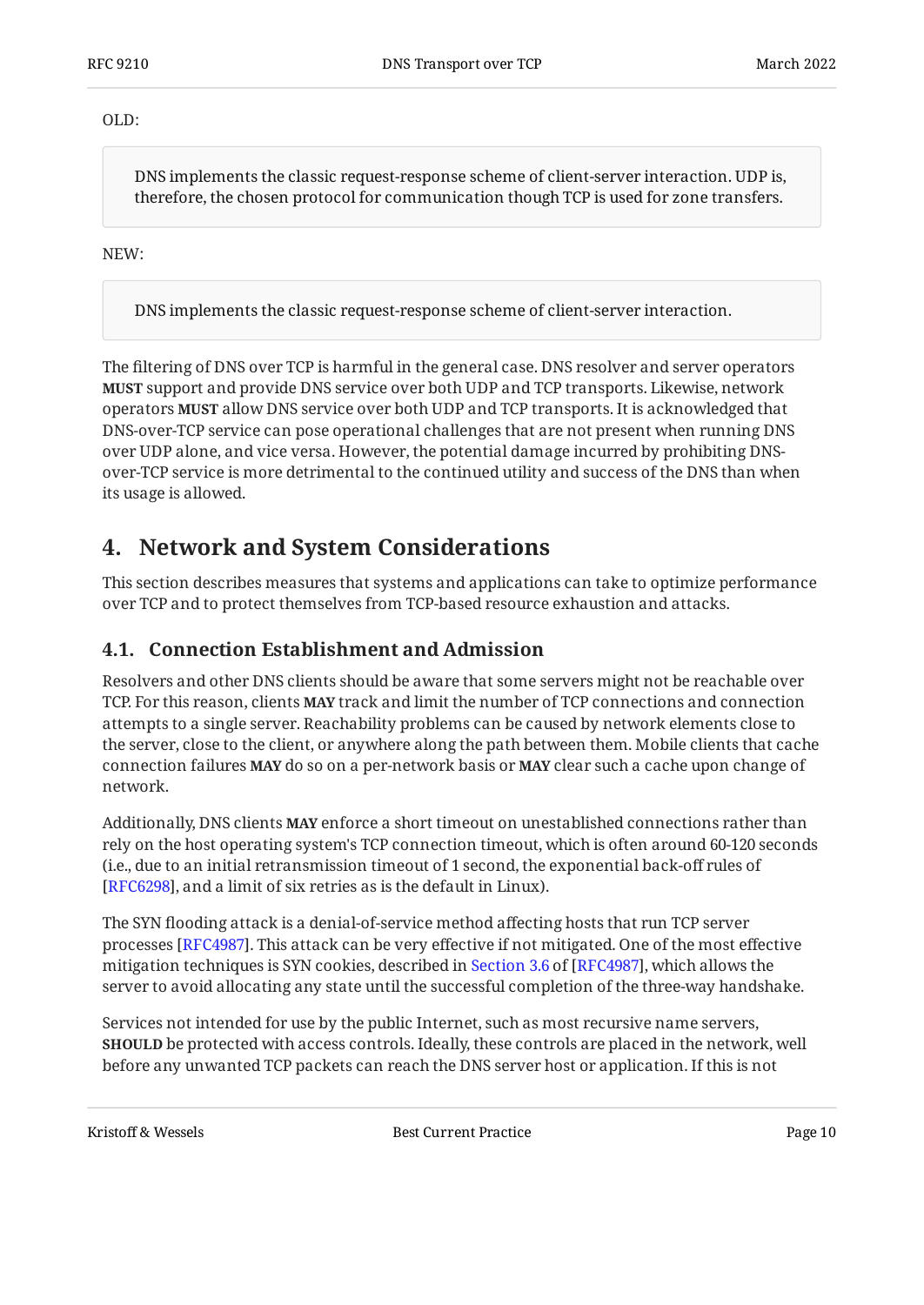possible, the controls can be placed in the application itself. In some situations (e.g., attacks), it may be necessary to deploy access controls for DNS services that should otherwise be globally reachable. See also [RFC5358].

The FreeBSD and NetBSD operating systems have an "accept filter" feature ([accept\_filter]) that postpones delivery of TCP connections to applications until a complete, valid request has been received. The dns\_accf(9) filter ensures that a valid DNS message is received. If not, the bogus connection never reaches the application. The Linux TCP\_DEFER\_ACCEPT feature, while more limited in scope, can provide some of the same benefits as the BSD accept filter feature. These features are implemented as low-level socket options and are not activated automatically. If applications wish to use these features, they need to make specific calls to set the right options, and administrators may also need to configure the applications to appropriately use the features.

Per [RFC7766], applications and administrators are advised to remember that TCP **MAY** be used before sending any UDP queries. Networks and applications **MUST NOT** be configured to refuse TCP queries that were not preceded by a UDP query.

TCP Fast Open (TFO) [RFC7413] allows TCP clients to shorten the handshake for subsequent connections to the same server. TFO saves one round-trip time in the connection setup. DNS  $s$ ervers **SHOULD** enable TFO when possible. Furthermore, DNS servers clustered behind a single service address (e.g., anycast or load balancing) **SHOULD** either use the same TFO server key on all instances or disable TFO for all members of the cluster.

DNS clients **MAY** also enable TFO. At the time of this writing, it is not implemented or is disabled by default on some operating systems. [WIKIPEDIA\_TFO] describes applications and operating systems that support TFO.

#### <span id="page-10-0"></span>**[4.2. Connection Management](#page-10-0)**

Since host memory for TCP state is a finite resource, DNS clients and servers **SHOULD** actively manage their connections. Applications that do not actively manage their connections can encounter resource exhaustion leading to denial of service. For DNS, as in other protocols, there is a trade-off between keeping connections open for potential future use and the need to free up resources for new connections that will arrive.

Operators of DNS server software **SHOULD** be aware that operating system and application  $v$ endors **MAY** impose a limit on the total number of established connections. These limits may be designed to protect against DDoS attacks or performance degradation. Operators **SHOULD** understand how to increase these limits if necessary and the consequences of doing so. Limits imposed by the application **SHOULD** be lower than limits imposed by the operating system so that the application can apply its own policy to connection management, such as closing the oldest idle connections first.

DNS server software **MAY** provide a configurable limit on the number of established connections per source IP address or subnet. This can be used to ensure that a single or small set of users cannot consume all TCP resources and deny service to other users. Note, however, that if this limit is enabled, it possibly limits client performance while leaving some TCP resources unutilized.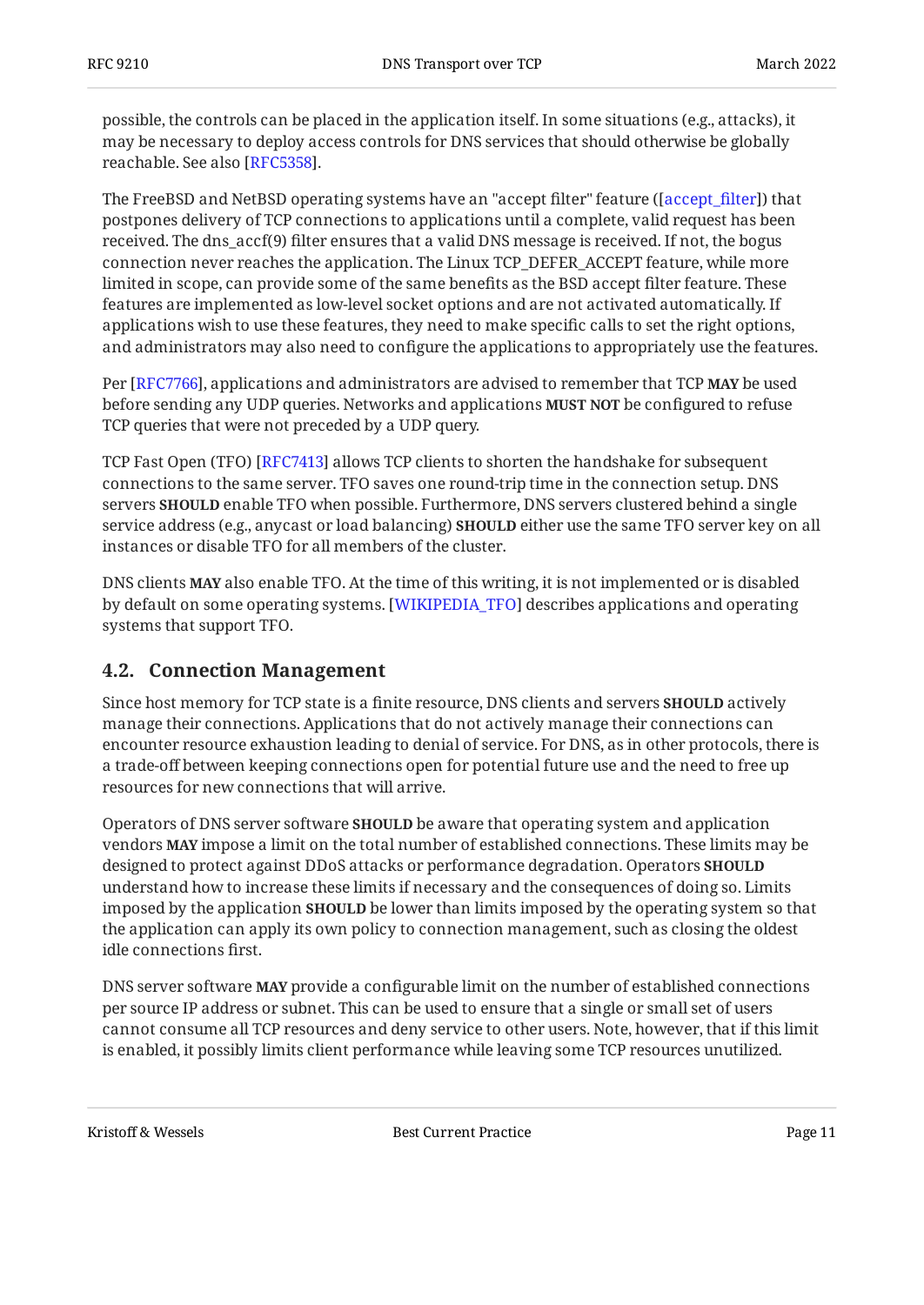Operators **SHOULD** be aware of these trade-offs and ensure this limit, if configured, is set appropriately based on the number and diversity of their users and whether users connect from unique IP addresses or through a shared Network Address Translator (NAT) [RFC3022].

DNS server software **SHOULD** provide a configurable timeout for idle TCP connections. This can be used to free up resources for new connections and to ensure that idle connections are eventually closed. At the same time, it possibly limits client performance while leaving some TCP resources unutilized. For very busy name servers, this might be set to a low value, such as a few seconds. For less busy servers, it might be set to a higher value, such as tens of seconds. DNS clients and servers **SHOULD** signal their timeout values using the edns-tcp-keepalive EDNS(0) option [RFC7828].

DNS server software **MAY** provide a configurable limit on the number of transactions per TCP connection. This can help protect against unfair connection use (e.g., not releasing connection slots to other clients) and network evasion attacks.

Similarly, DNS server software **MAY** provide a configurable limit on the total duration of a TCP connection. This can help protect against unfair connection use, slow read attacks, and network evasion attacks.

Since clients may not be aware of server-imposed limits, clients utilizing TCP for DNS need to always be prepared to re-establish connections or otherwise retry outstanding queries.

#### <span id="page-11-0"></span>**[4.3. Connection Termination](#page-11-0)**

The TCP peer that initiates a connection close retains the socket in the TIME\_WAIT state for some amount of time, possibly a few minutes. It is generally preferable for clients to initiate the close of a TCP connection so that busy servers do not accumulate many sockets in the TIME\_WAIT state, which can cause performance problems or even denial of service. The edns-tcp-keepalive EDNS(0) option [RFC7828] can be used to encourage clients to close connections.

On systems where large numbers of sockets in TIME\_WAIT are observed (as either a client or a server) and are affecting an application's performance, it may be tempting to tune local TCP parameters. For example, the Linux kernel has a "sysctl" parameter named net.ipv4.tcp\_tw\_reuse, which allows connections in the TIME\_WAIT state to be reused in specific circumstances. Note, however, that this affects only outgoing (client) connections and has no impact on servers. In most cases, it is **NOT RECOMMENDED** to change parameters related to the TIME\_WAIT state. It should only be done by those with detailed knowledge of both TCP and the affected application.

#### <span id="page-11-1"></span>**[4.4. DNS over TLS](#page-11-1)**

DNS messages may be sent over TLS to provide privacy between stubs and recursive resolvers. [[RFC7858\]](#page-19-2) is a Standards Track document describing how this works. Although DNS over TLS utilizes TCP port 853 instead of port 53, this document applies equally well to DNS over TLS. Note, however, that DNS over TLS is only defined between stubs and recursives at the time of this writing.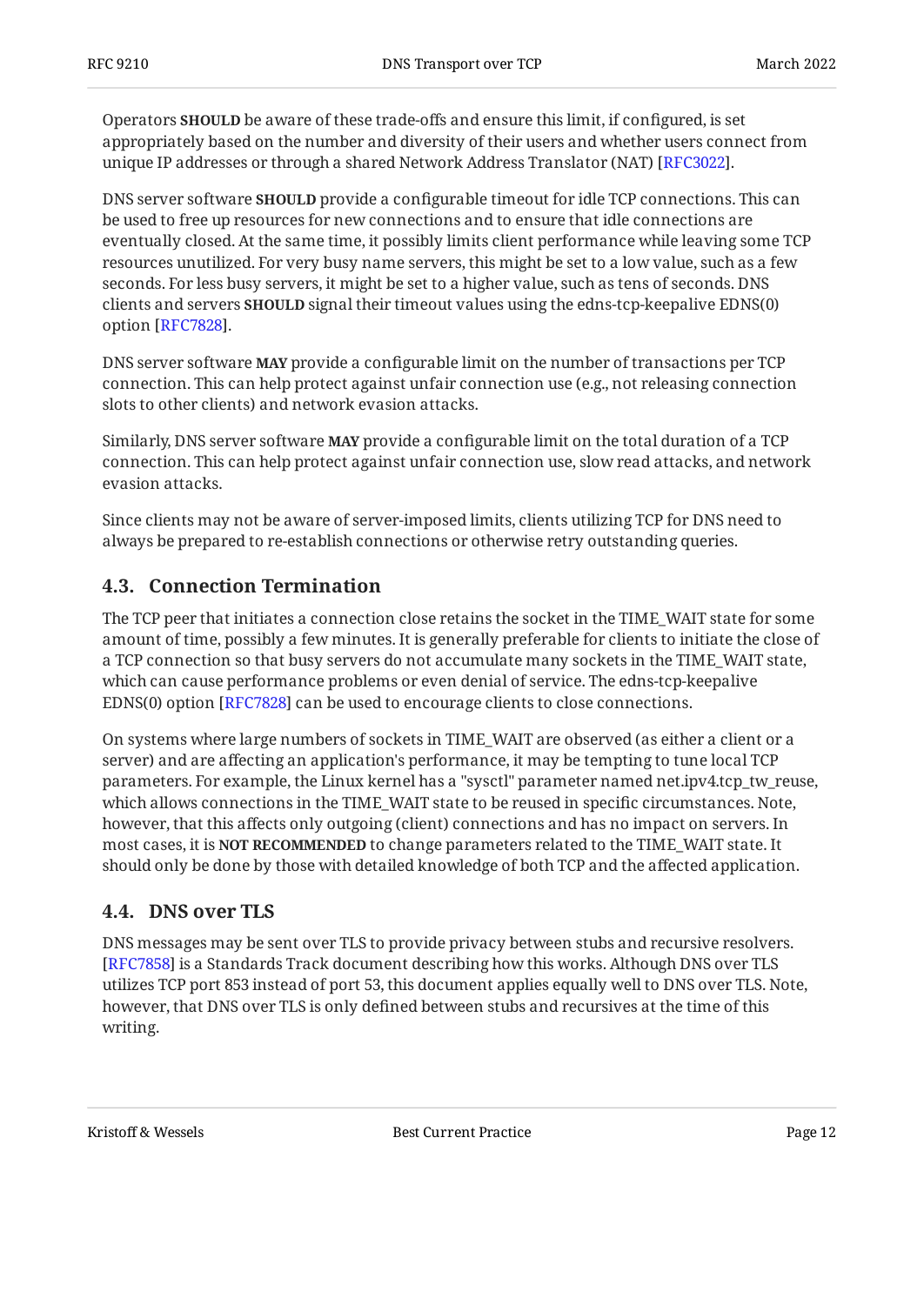The use of TLS places even stronger operational burdens on DNS clients and servers. Cryptographic functions for authentication and encryption require additional processing. Unoptimized connection setup with TLS 1.3 [[RFC8446\]](#page-20-0) takes one additional round trip compared to TCP. Connection setup times can be reduced with TCP Fast Open and TLS False Start [\[RFC7918\]](#page-20-1) for TLS 1.2. TLS 1.3 session resumption does not reduce round-trip latency because no application profile for use of TLS 0-RTT data with DNS has been published at the time of this writing. However, TLS session resumption can reduce the number of cryptographic operations, and in TLS 1.2, session resumption does reduce the number of additional round trips from two to one.

#### <span id="page-12-0"></span>**[4.5. Defaults and Recommended Limits](#page-12-0)**

A survey of features and defaults was conducted for popular open-source DNS server implementations at the time of writing. This section documents those defaults and makes recommendations for configurable limits that can be used in the absence of any other information. Any recommended values in this document are only intended as a starting point for administrators that are unsure of what sorts of limits might be reasonable. Operators **SHOULD** use application-specific monitoring, system logs, and system monitoring tools to gauge whether their service is operating within or exceeding these limits and adjust accordingly.

Most open-source DNS server implementations provide a configurable limit on the total number of established connections. Default values range from 20 to 150. In most cases, where the majority of queries take place over UDP, 150 is a reasonable limit. For services or environments where most queries take place over TCP or TLS, 5000 is a more appropriate limit.

Only some open-source implementations provide a way to limit the number of connections per source IP address or subnet, but the default is to have no limit. For environments or situations where it may be necessary to enable this limit, 25 connections per source IP address is a reasonable starting point. The limit should be increased when aggregated by subnet or for services where most queries take place over TCP or TLS.

Most open-source implementations provide a configurable idle timeout on connections. Default values range from 2 to 30 seconds. In most cases, 10 seconds is a reasonable default for this limit. Longer timeouts improve connection reuse, but busy servers may need to use a lower limit.

Only some open-source implementations provide a way to limit the number of transactions per connection, but the default is to have no limit. This document does not offer advice on particular values for such a limit.

Only some open-source implementations provide a way to limit the duration of connection, but the default is to have no limit. This document does not offer advice on particular values for such a limit.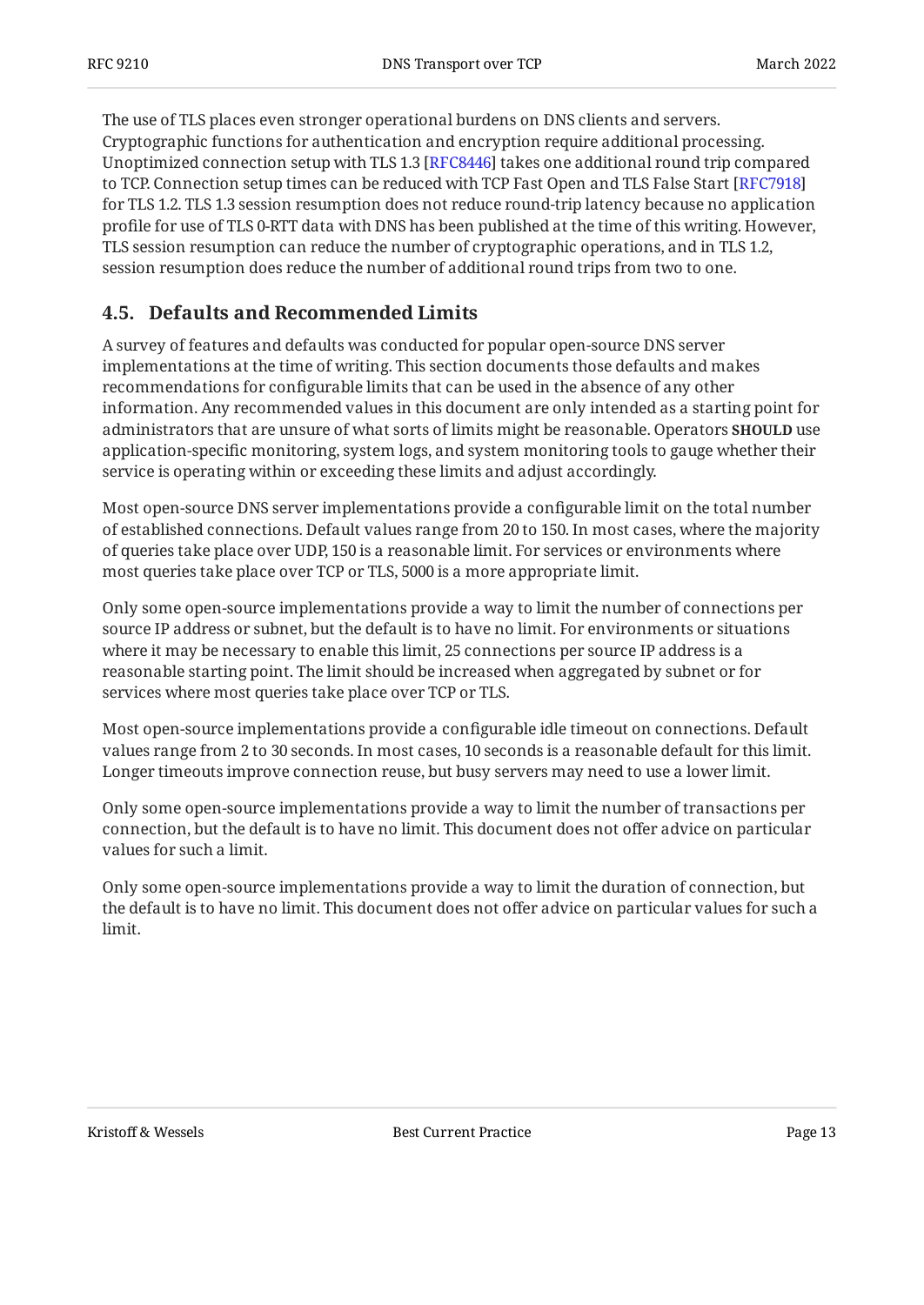# <span id="page-13-0"></span>**[5. DNS-over-TCP Filtering Risks](#page-13-0)**

Networks that filter DNS over TCP risk losing access to significant or important pieces of the DNS namespace. For a variety of reasons, a DNS answer may require a DNS-over-TCP query. This may include large message sizes, lack of EDNS(0) support, or DDoS mitigation techniques (including Response Rate Limiting [RRL]); additionally, perhaps some future capability that is as yet unforeseen will also demand TCP transport.

For example, [RFC7901] describes a latency-avoiding technique that sends extra data in DNS responses. This makes responses larger and potentially increases the effectiveness of DDoS reflection attacks. The specification mandates the use of TCP or DNS cookies [RFC7873].

Even if any or all particular answers have consistently been returned successfully with UDP in the past, this continued behavior cannot be guaranteed when DNS messages are exchanged between autonomous systems. Therefore, filtering of DNS over TCP is considered harmful and contrary to the safe and successful operation of the Internet. This section enumerates some of the known risks at the time of this writing when networks filter DNS over TCP.

#### <span id="page-13-1"></span>**[5.1. Truncation, Retries, and Timeouts](#page-13-1)**

Networks that filter DNS over TCP may inadvertently cause problems for third-party resolvers as experienced by [TOYAMA]. For example, a resolver receives queries for a moderately popular domain. The resolver forwards the queries to the domain's authoritative name servers, but those servers respond with the TC bit set. The resolver retries over TCP, but the authoritative server blocks DNS over TCP. The pending connections consume resources on the resolver until they time out. If the number and frequency of these truncated-and-then-blocked queries are sufficiently high, the resolver wastes valuable resources on queries that can never be answered. This condition is generally not easily or completely mitigated by the affected DNS resolver operator.

### <span id="page-13-2"></span>**[5.2. DNS Root Zone KSK Rollover](#page-13-2)**

The plans for deploying DNSSEC KSK for the root zone highlighted a potential problem in retrieving the root zone key set [LEWIS]. During some phases of the KSK rollover process, root zone DNSKEY responses were larger than 1280 bytes, the IPv6 minimum MTU for links carrying IPv6 traffic [RFC8200]. There was some concern that any DNS server unable to receive large DNS messages over UDP, or any DNS message over TCP, would experience disruption while performing DNSSEC validation [KSK\_ROLLOVER\_ARCHIVES].

However, during the year-long postponement of the KSK rollover, there were no reported problems that could be attributed to the 1414 octet DNSKEY response when both the old and new keys were published in the zone. Additionally, there were no reported problems during the twomonth period when the old key was published as revoked and the DNSKEY response was 1425 octets in size [ROLL\_YOUR\_ROOT].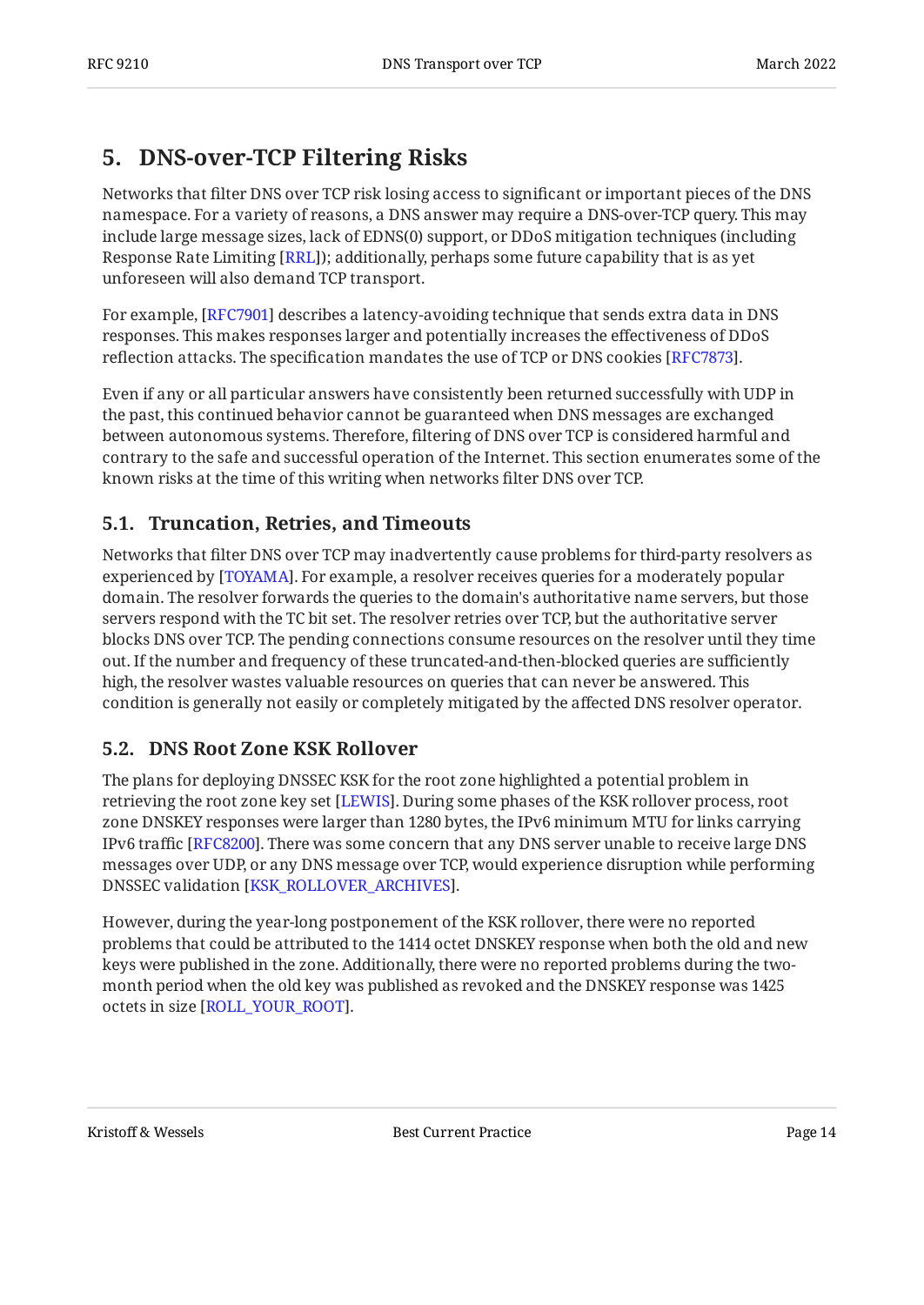# <span id="page-14-0"></span>**[6. Logging and Monitoring](#page-14-0)**

Developers of applications that log or monitor DNS **SHOULD NOT** ignore TCP due to the perception that it is rarely used or is hard to process. Operators **SHOULD** ensure that their monitoring and logging applications properly capture DNS messages over TCP. Otherwise, attacks, exfiltration attempts, and normal traffic may go undetected.

DNS messages over TCP are in no way guaranteed to arrive in single segments. In fact, a clever attacker might attempt to hide certain messages by forcing them over very small TCP segments. Applications that capture network packets (e.g., with libpcap [libpcap]) **SHOULD** implement and perform full TCP stream reassembly and analyze the reassembled stream instead of the individual packets. Otherwise, they are vulnerable to network evasion attacks [phrack]. Furthermore, such applications need to protect themselves from resource exhaustion attacks by limiting the amount of memory allocated to tracking unacknowledged connection state data. dnscap [dnscap] is an open-source example of a DNS logging program that implements TCP stream reassembly.

Developers **SHOULD** also keep in mind connection reuse, query pipelining, and out-of-order responses when building and testing DNS monitoring applications.

As an alternative to packet capture, some DNS server software supports dnstap [dnstap] as an integrated monitoring protocol intended to facilitate wide-scale DNS monitoring.

# <span id="page-14-1"></span>**[7. IANA Considerations](#page-14-1)**

<span id="page-14-2"></span>This document has no IANA actions.

# **[8. Security Considerations](#page-14-2)**

This document, providing operational requirements, is the companion to the implementation requirements of DNS over TCP provided in [[RFC7766\]](#page-16-1). The security considerations from [RFC7766] still apply.

Ironically, returning truncated DNS-over-UDP answers in order to induce a client query to switch to DNS over TCP has become a common response to source-address-spoofed, DNS denial-ofservice attacks [RRL]. Historically, operators have been wary of TCP-based attacks, but in recent years, UDP-based flooding attacks have proven to be the most common protocol attack on the DNS. Nevertheless, a high rate of short-lived DNS transactions over TCP may pose challenges. In fact, [DAI21] details a class of IP fragmentation attacks on DNS transactions if the IP Identifier field (16 bits in IPv4 and 32 bits in IPv6) can be predicted and a system is coerced to fragment rather than retransmit messages. While many operators have provided DNS-over-TCP service for many years without duress, past experience is no guarantee of future success.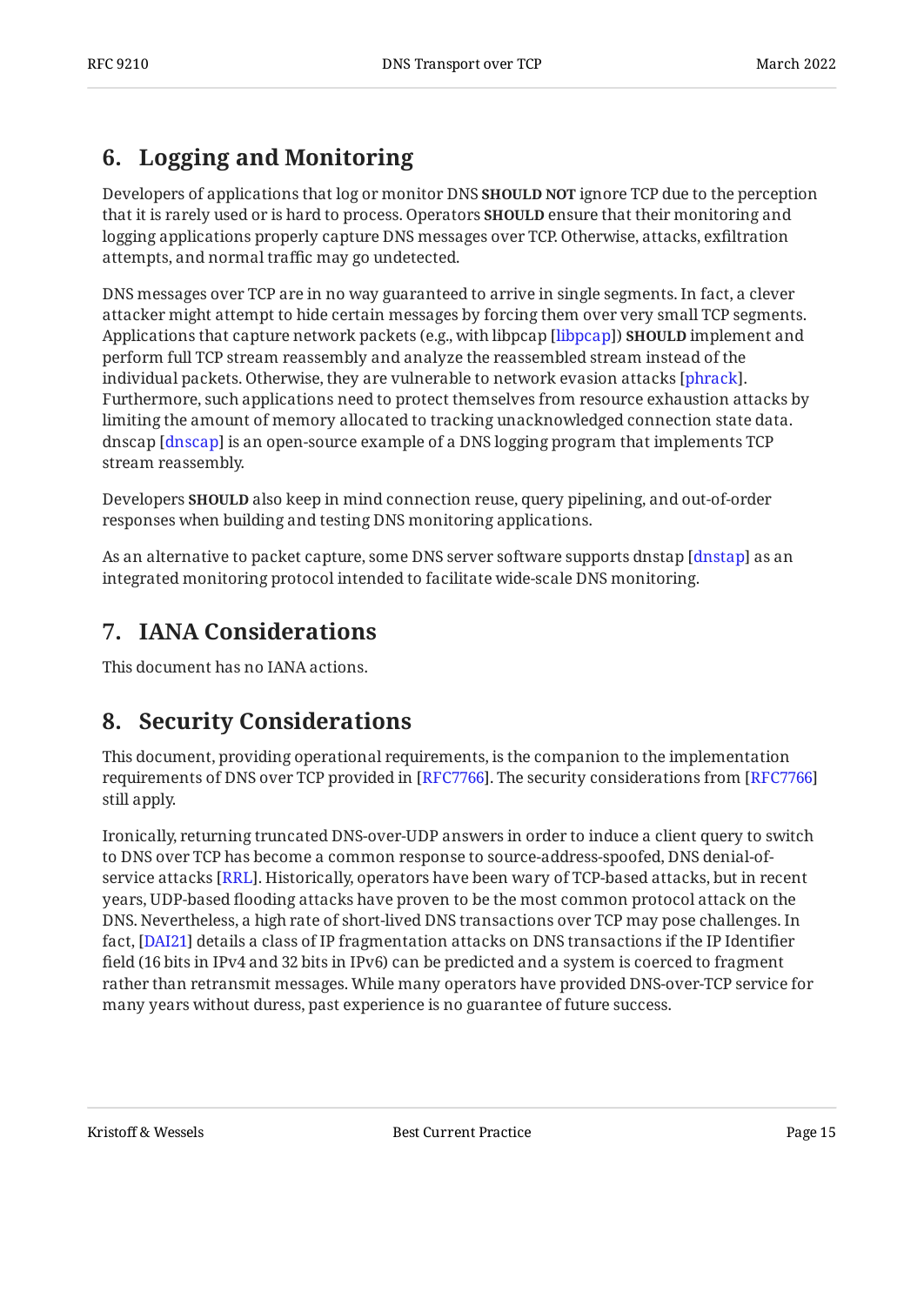DNS over TCP is similar to many other Internet TCP services. TCP threats and many mitigation strategies have been well documented in a series of documents such as [RFC4953], [RFC4987], [[RFC5927\]](#page-19-5), and [RFC5961].

As mentioned in [Section 6,](#page-14-0) applications that implement TCP stream reassembly need to limit the amount of memory allocated to connection tracking. A failure to do so could lead to a total failure of the logging or monitoring application. Imposition of resource limits creates a trade-off between allowing some stream reassembly to continue and allowing some evasion attacks to succeed.

This document recommends that DNS servers enable TFO when possible. [RFC7413] recommends that a pool of servers behind a load balancer with a shared server IP address also share the key used to generate Fast Open cookies to prevent inordinate fallback to the three-way handshake (3WHS). This guidance remains accurate but comes with a caveat: compromise of one server would reveal this group-shared key and allow for attacks involving the other servers in the pool by forging invalid Fast Open cookies.

# <span id="page-15-0"></span>**[9. Privacy Considerations](#page-15-0)**

Since DNS over both UDP and TCP uses the same underlying message format, the use of one transport instead of the other does not change the privacy characteristics of the message content (i.e., the name being queried). A number of protocols have recently been developed to provide DNS privacy, including DNS over TLS [RFC7858], DNS over DTLS [RFC8094], DNS over HTTPS [[RFC8484\]](#page-20-5), with even more on the way.

Because TCP is somewhat more complex than UDP, some characteristics of a TCP conversation may enable DNS client fingerprinting and tracking that is not possible with UDP. For example, the choice of initial sequence numbers, window size, and options might be able to identify a particular TCP implementation or even individual hosts behind shared resources such as NATs.

# <span id="page-15-2"></span><span id="page-15-1"></span>**[10. References](#page-15-1)**

#### **[10.1. Normative References](#page-15-2)**

- <span id="page-15-4"></span>**[RFC1035]** , , , Mockapetris, P. "Domain names - implementation and specification" STD 13 RFC 1035, DOI 10.17487/RFC1035, November 1987, [<https://www.rfc-editor.org/](https://www.rfc-editor.org/info/rfc1035) . [info/rfc1035>](https://www.rfc-editor.org/info/rfc1035)
- <span id="page-15-3"></span>**[RFC2119]** Bradner, S., "Key words for use in RFCs to Indicate Requirement Levels", BCP 14, RFC 2119, DOI 10.17487/RFC2119, March 1997, [<https://www.rfc-editor.org/info/](https://www.rfc-editor.org/info/rfc2119) . [rfc2119](https://www.rfc-editor.org/info/rfc2119)>
- <span id="page-15-5"></span>**[RFC2181]** Elz, R. and R. Bush, "Clarifications to the DNS Specification", RFC 2181, DOI 10.17487/RFC2181, July 1997, <https://www.rfc-editor.org/info/rfc2181>.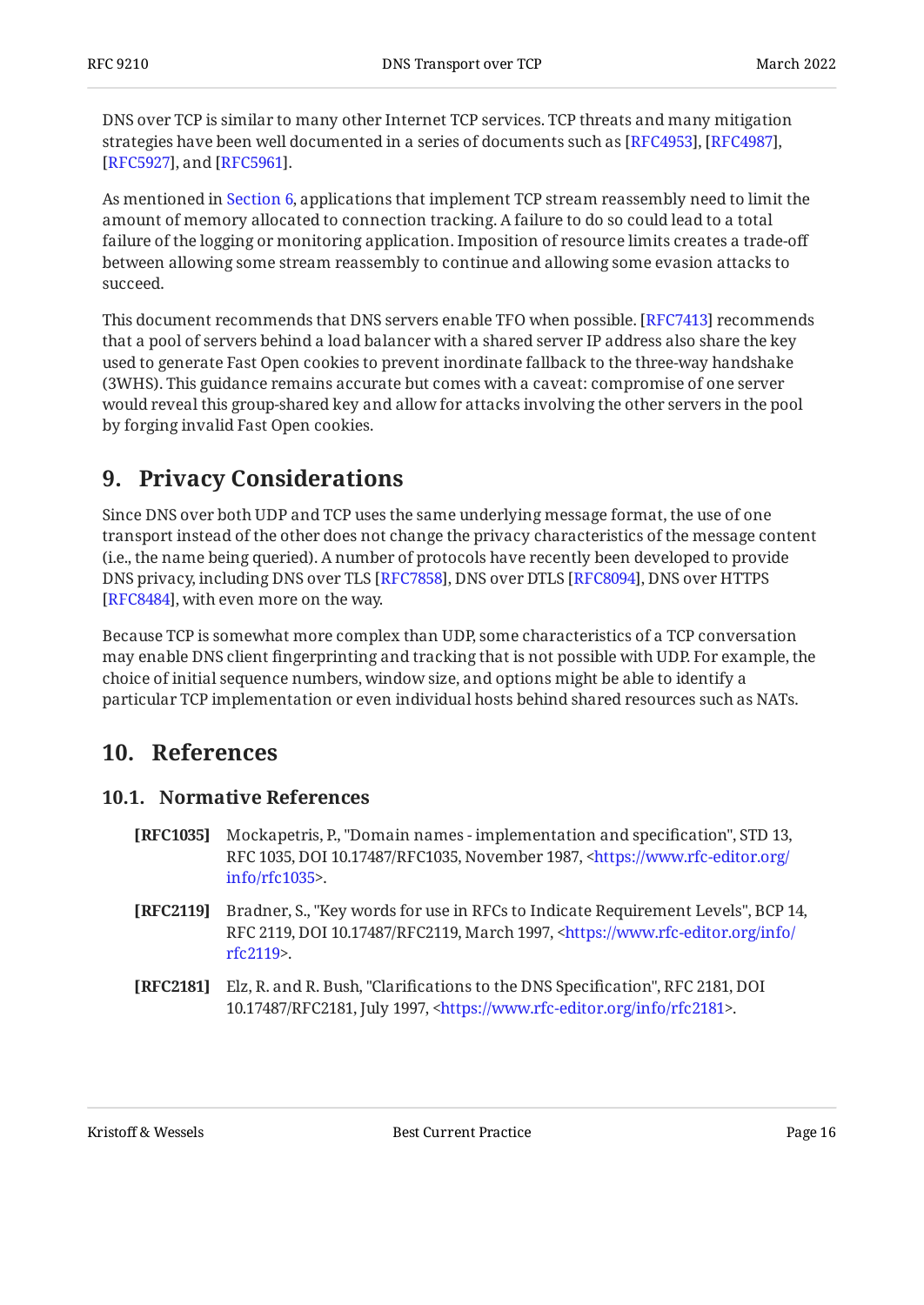- <span id="page-16-3"></span>**[RFC6891]** Damas, J., Graff, M., and P. Vixie, "Extension Mechanisms for DNS (EDNS(0))", STD 75, RFC 6891, DOI 10.17487/RFC6891, April 2013, [<https://www.rfc-editor.org/info/](https://www.rfc-editor.org/info/rfc6891) . [rfc6891](https://www.rfc-editor.org/info/rfc6891)>
- <span id="page-16-1"></span>**[RFC7766]** Dickinson, J., Dickinson, S., Bellis, R., Mankin, A., and D. Wessels, "DNS Transport over TCP - Implementation Requirements", RFC 7766, DOI 10.17487/RFC7766, March 2016, <https://www.rfc-editor.org/info/rfc7766>.
- <span id="page-16-13"></span>**[RFC7828]** Wouters, P., Abley, J., Dickinson, S., and R. Bellis, "The edns-tcp-keepalive EDNS0 Option", RFC 7828, DOI 10.17487/RFC7828, April 2016, [<https://www.rfc-editor.org/](https://www.rfc-editor.org/info/rfc7828) . [info/rfc7828>](https://www.rfc-editor.org/info/rfc7828)
- <span id="page-16-14"></span>**[RFC7873]** Eastlake 3rd, D. and M. Andrews, "Domain Name System (DNS) Cookies", RFC 7873, DOI 10.17487/RFC7873, May 2016, <https://www.rfc-editor.org/info/rfc7873>.
- <span id="page-16-2"></span>**[RFC8174]** Leiba, B., "Ambiguity of Uppercase vs Lowercase in RFC 2119 Key Words", BCP 14, RFC 8174, DOI 10.17487/RFC8174, May 2017, <[https://www.rfc-editor.org/info/](https://www.rfc-editor.org/info/rfc8174) . [rfc8174](https://www.rfc-editor.org/info/rfc8174)>

#### <span id="page-16-0"></span>**[10.2. Informative References](#page-16-0)**

- <span id="page-16-12"></span>**[accept\_filter]** FreeBSD, "FreeBSD accept\_filter(9)", June 2000, [<https://www.freebsd.org/cgi/](https://www.freebsd.org/cgi/man.cgi?query=accept_filter) . [man.cgi?query=accept\\_](https://www.freebsd.org/cgi/man.cgi?query=accept_filter)filter>
	- **[APNIC]** Huston, G., "DNS XL", October 2020, <https://labs.apnic.net/?p=1380>.
- <span id="page-16-9"></span><span id="page-16-5"></span>**[AVOID\_FRAGS]** Fujiwara, K. and P. Vixie, "Fragmentation Avoidance in DNS", Work in Progress, Internet-Draft, draft-ietf-dnsop-avoid-fragmentation-06, 23 December 2021, . [<https://datatracker.ietf.org/doc/html/draft-ietf-dnsop-avoid-fragmentation-06>](https://datatracker.ietf.org/doc/html/draft-ietf-dnsop-avoid-fragmentation-06)
	- **[BIND]** Internet Systems Consortium, "BIND 9", <https://www.isc.org/bind/>.
- <span id="page-16-6"></span><span id="page-16-4"></span>**[CASTRO2010]** Castro, S., Zhang, M., John, W., Wessels, D., and K. claffy, "Understanding and Preparing for DNS Evolution", DOI 10.1007/978-3-642-12365-8\_1, April 2010, . [<https://doi.org/10.1007/978-3-642-12365-8\\_1>](https://doi.org/10.1007/978-3-642-12365-8_1)
	- **[CHES94]** Cheswick, W. and S. Bellovin, "Firewalls and Internet Security: Repelling the Wily Hacker", First Edition, 1994.
- <span id="page-16-15"></span><span id="page-16-10"></span><span id="page-16-7"></span>**[CLOUDFLARE]** Grant, D., "Economical With The Truth: Making DNSSEC Answers Cheap", June 2016, <https://blog.cloudflare.com/black-lies/>.
	- **[DAI21]** Dai, T., Shulman, H., and M. Waidner, "DNS-over-TCP Considered Vulnerable", DOI 10.1145/3472305.3472884, July 2021, <https://doi.org/10.1145/3472305.3472884>.
- <span id="page-16-11"></span><span id="page-16-8"></span>**[DESIGNTEAM]** ICANN, "Root Zone KSK Rollover Plan", March 2016, [<https://www.iana.org/](https://www.iana.org/reports/2016/root-ksk-rollover-design-20160307.pdf) . [reports/2016/root-ksk-rollover-design-20160307.pdf](https://www.iana.org/reports/2016/root-ksk-rollover-design-20160307.pdf)>
	- **[DJBDNS]** Bernstein, D., "When are TCP queries sent?", November 2002, [<https://cr.yp.to/](https://cr.yp.to/djbdns/tcp.html#why) . [djbdns/tcp.html#why](https://cr.yp.to/djbdns/tcp.html#why)>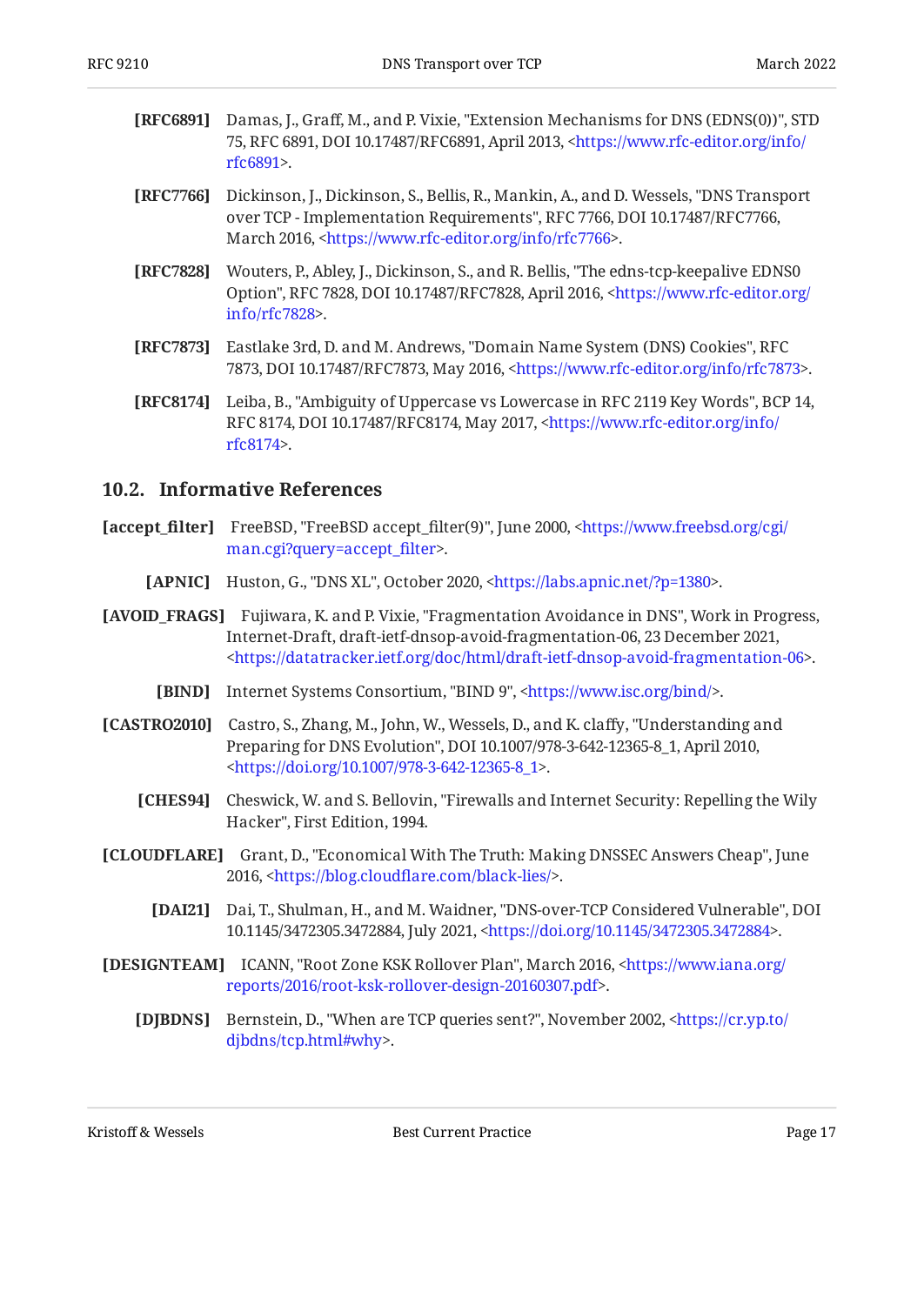<span id="page-17-13"></span>[dnscap] DNS-OARC, "DNSCAP", February 2014, [<https://www.dns-oarc.net/tools/dnscap](https://www.dns-oarc.net/tools/dnscap)>.

- <span id="page-17-14"></span>**[dnstap]** "dnstap", <https://dnstap.info>.
- <span id="page-17-5"></span>**[ECDSA]** van Rijswijk-Deij, R., Sperotto, A., and A. Pras, "Making the Case for Elliptic Curves in DNSSEC", DOI 10.1145/2831347.2831350, October 2015, [<https://dl.acm.org/doi/](https://dl.acm.org/doi/10.1145/2831347.2831350) . [10.1145/2831347.2831350](https://dl.acm.org/doi/10.1145/2831347.2831350)>
- <span id="page-17-7"></span>**[FLAGDAY2020]** DNS Software and Service Providers, "DNS Flag Day 2020", October 2020, . <https://dnsfl[agday.net/2020/](https://dnsflagday.net/2020/)>
- <span id="page-17-6"></span><span id="page-17-4"></span>**[FRAG\_POISON]** Herzberg, A. and H. Shulman, "Fragmentation Considered Poisonous", May 2012, <https://arxiv.org/pdf/1205.4011.pdf>.
	- **[HUSTON]** Huston, G., "Dealing with IPv6 fragmentation in the DNS", August 2017, [<https://](https://blog.apnic.net/2017/08/22/dealing-ipv6-fragmentation-dns/) . [blog.apnic.net/2017/08/22/dealing-ipv6-fragmentation-dns/>](https://blog.apnic.net/2017/08/22/dealing-ipv6-fragmentation-dns/)
- <span id="page-17-16"></span><span id="page-17-15"></span><span id="page-17-12"></span><span id="page-17-11"></span><span id="page-17-10"></span><span id="page-17-9"></span><span id="page-17-3"></span>**[KSK\_ROLLOVER\_ARCHIVES]** ICANN, "KSK Rollover List Archives", January 2019, [<https://](https://mm.icann.org/pipermail/ksk-rollover/2019-January/date.html) . [mm.icann.org/pipermail/ksk-rollover/2019-January/date.html](https://mm.icann.org/pipermail/ksk-rollover/2019-January/date.html)>
	- **[LEWIS]** Lewis, E., "2017 DNSSEC KSK Rollover", RIPE 74, May 2017, [<https://ripe74.ripe.net/](https://ripe74.ripe.net/presentations/25-RIPE74-lewis-submission.pdf) . [presentations/25-RIPE74-lewis-submission.pdf>](https://ripe74.ripe.net/presentations/25-RIPE74-lewis-submission.pdf)
	- **[libpcap]** The Tcpdump Group, "Tcpdump and Libpcap", <https://www.tcpdump.org>.
	- **[NETALYZR]** Kreibich, C., Weaver, N., Nechaev, B., and V. Paxson, "Netalyzr: Illuminating The Edge Network", DOI 10.1145/1879141.1879173, November 2010, [<https://doi.org/](https://doi.org/10.1145/1879141.1879173) . [10.1145/1879141.1879173](https://doi.org/10.1145/1879141.1879173)>
		- **[phrack]** horizon, "Defeating Sniffers and Intrusion Detection Systems", Phrack Magazine, December 1998, <http://phrack.org/issues/54/10.html>.
		- **[RFC0768]** Postel, J., "User Datagram Protocol", STD 6, RFC 768, DOI 10.17487/RFC0768, August 1980, <https://www.rfc-editor.org/info/rfc768>.
		- **[RFC0793]** Postel, J., "Transmission Control Protocol", STD 7, RFC 793, DOI 10.17487/RFC0793, September 1981, <https://www.rfc-editor.org/info/rfc793>.
		- **[RFC0883]** Mockapetris, P., "Domain names: Implementation specification", RFC 883, DOI 10.17487/RFC0883, November 1983, [<https://www.rfc-editor.org/info/rfc883](https://www.rfc-editor.org/info/rfc883)>.
		- **[RFC1034]** Mockapetris, P., "Domain names concepts and facilities", STD 13, RFC 1034, DOI 10.17487/RFC1034, November 1987, [<https://www.rfc-editor.org/info/rfc1034](https://www.rfc-editor.org/info/rfc1034)>.
		- **[RFC1123]** Braden, R., Ed., "Requirements for Internet Hosts Application and Support", STD 3, RFC 1123, DOI 10.17487/RFC1123, October 1989, [<https://www.rfc-editor.org/info/](https://www.rfc-editor.org/info/rfc1123) . [rfc1123](https://www.rfc-editor.org/info/rfc1123)>
		- **[RFC1536]** Kumar, A., Postel, J., Neuman, C., Danzig, P., and S. Miller, "Common DNS Implementation Errors and Suggested Fixes", RFC 1536, DOI 10.17487/RFC1536, October 1993, <https://www.rfc-editor.org/info/rfc1536>.

<span id="page-17-8"></span><span id="page-17-2"></span><span id="page-17-1"></span><span id="page-17-0"></span>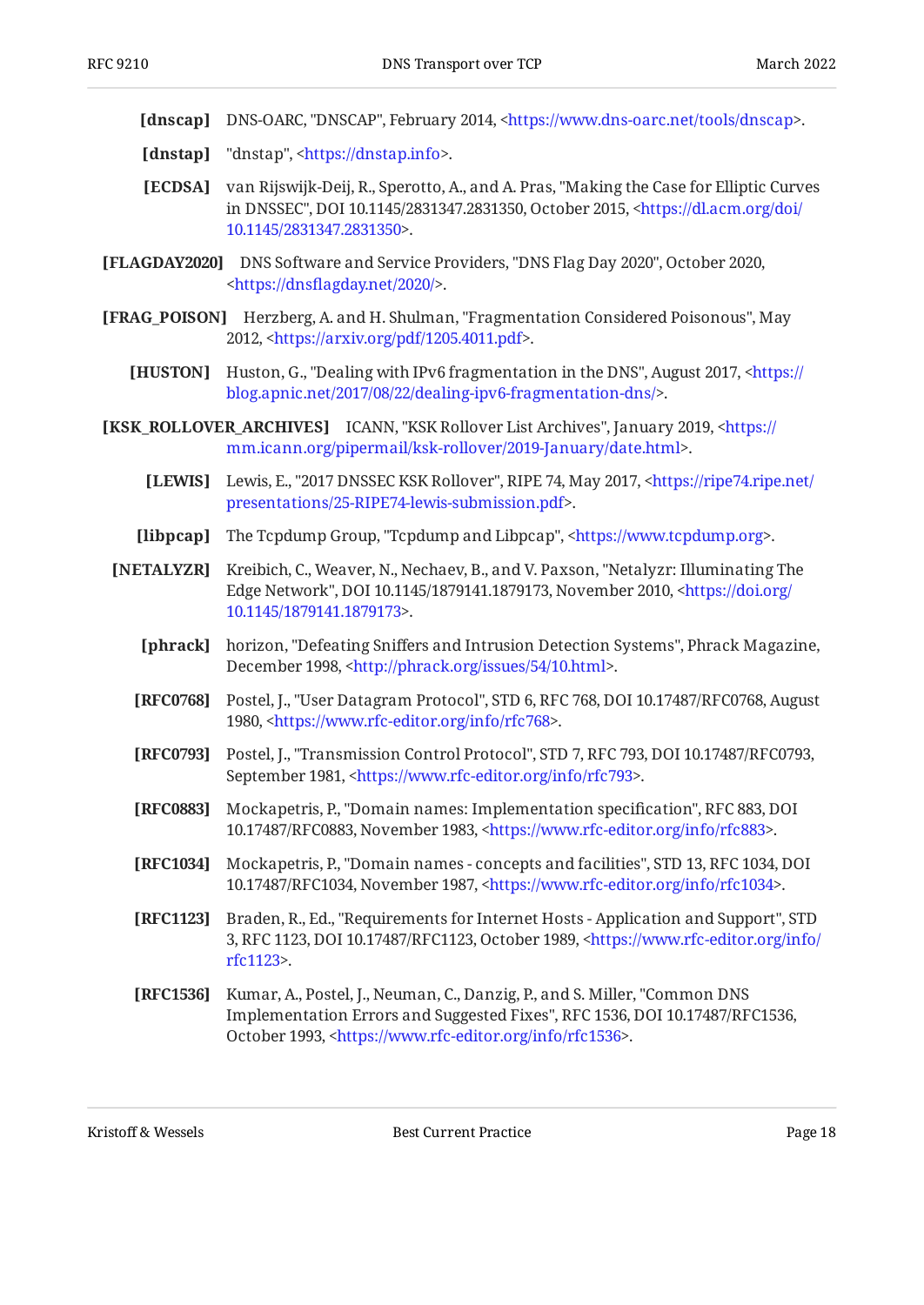<span id="page-18-10"></span><span id="page-18-9"></span><span id="page-18-8"></span><span id="page-18-7"></span><span id="page-18-5"></span><span id="page-18-2"></span><span id="page-18-1"></span><span id="page-18-0"></span>

| [RFC1995] | Ohta, M., "Incremental Zone Transfer in DNS", RFC 1995, DOI 10.17487/RFC1995,<br>August 1996, <https: info="" rfc1995="" www.rfc-editor.org="">.</https:>                                                                                 |
|-----------|-------------------------------------------------------------------------------------------------------------------------------------------------------------------------------------------------------------------------------------------|
| [RFC1996] | Vixie, P., "A Mechanism for Prompt Notification of Zone Changes (DNS NOTIFY)",<br>RFC 1996, DOI 10.17487/RFC1996, August 1996, <https: <br="" info="" www.rfc-editor.org="">rfc1996&gt;.</https:>                                         |
| [RFC2136] | Vixie, P., Ed., Thomson, S., Rekhter, Y., and J. Bound, "Dynamic Updates in the<br>Domain Name System (DNS UPDATE)", RFC 2136, DOI 10.17487/RFC2136, April<br>1997, <https: info="" rfc2136="" www.rfc-editor.org="">.</https:>           |
| [RFC2541] | Eastlake 3rd, D., "DNS Security Operational Considerations", RFC 2541, DOI<br>10.17487/RFC2541, March 1999, <https: info="" rfc2541="" www.rfc-editor.org="">.</https:>                                                                   |
| [RFC2671] | Vixie, P., "Extension Mechanisms for DNS (EDNS0)", RFC 2671, DOI 10.17487/<br>RFC2671, August 1999, <https: info="" rfc2671="" www.rfc-editor.org="">.</https:>                                                                           |
| [RFC2694] | Srisuresh, P., Tsirtsis, G., Akkiraju, P., and A. Heffernan, "DNS extensions to<br>Network Address Translators (DNS_ALG)", RFC 2694, DOI 10.17487/RFC2694,<br>September 1999, <https: info="" rfc2694="" www.rfc-editor.org="">.</https:> |
| [RFC3022] | Srisuresh, P. and K. Egevang, "Traditional IP Network Address Translator<br>(Traditional NAT)", RFC 3022, DOI 10.17487/RFC3022, January 2001, <https: <br="">www.rfc-editor.org/info/rfc3022&gt;.</https:>                                |
| [RFC3225] | Conrad, D., "Indicating Resolver Support of DNSSEC", RFC 3225, DOI 10.17487/<br>RFC3225, December 2001, <https: info="" rfc3225="" www.rfc-editor.org="">.</https:>                                                                       |
| [RFC3226] | Gudmundsson, O., "DNSSEC and IPv6 A6 aware server/resolver message size<br>requirements", RFC 3226, DOI 10.17487/RFC3226, December 2001, <https: <br="">www.rfc-editor.org/info/rfc3226&gt;.</https:>                                     |
| [RFC4472] | Durand, A., Ihren, J., and P. Savola, "Operational Considerations and Issues with<br>IPv6 DNS", RFC 4472, DOI 10.17487/RFC4472, April 2006, <https: www.rfc-<br="">editor.org/info/rfc4472&gt;.</https:>                                  |
| [RFC4953] | Touch, J., "Defending TCP Against Spoofing Attacks", RFC 4953, DOI 10.17487/<br>RFC4953, July 2007, <https: info="" rfc4953="" www.rfc-editor.org="">.</https:>                                                                           |
| [RFC4987] | Eddy, W., "TCP SYN Flooding Attacks and Common Mitigations", RFC 4987, DOI<br>10.17487/RFC4987, August 2007, <https: info="" rfc4987="" www.rfc-editor.org="">.</https:>                                                                  |
| [RFC5358] | Damas, J. and F. Neves, "Preventing Use of Recursive Nameservers in Reflector<br>Attacks", BCP 140, RFC 5358, DOI 10.17487/RFC5358, October 2008, <https: <br="">www.rfc-editor.org/info/rfc5358&gt;.</https:>                            |
| [RFC5452] | Hubert, A. and R. van Mook, "Measures for Making DNS More Resilient against<br>Forged Answers", RFC 5452, DOI 10.17487/RFC5452, January 2009, <https: <br="">www.rfc-editor.org/info/rfc5452&gt;.</https:>                                |

<span id="page-18-13"></span><span id="page-18-12"></span><span id="page-18-11"></span><span id="page-18-6"></span><span id="page-18-4"></span><span id="page-18-3"></span>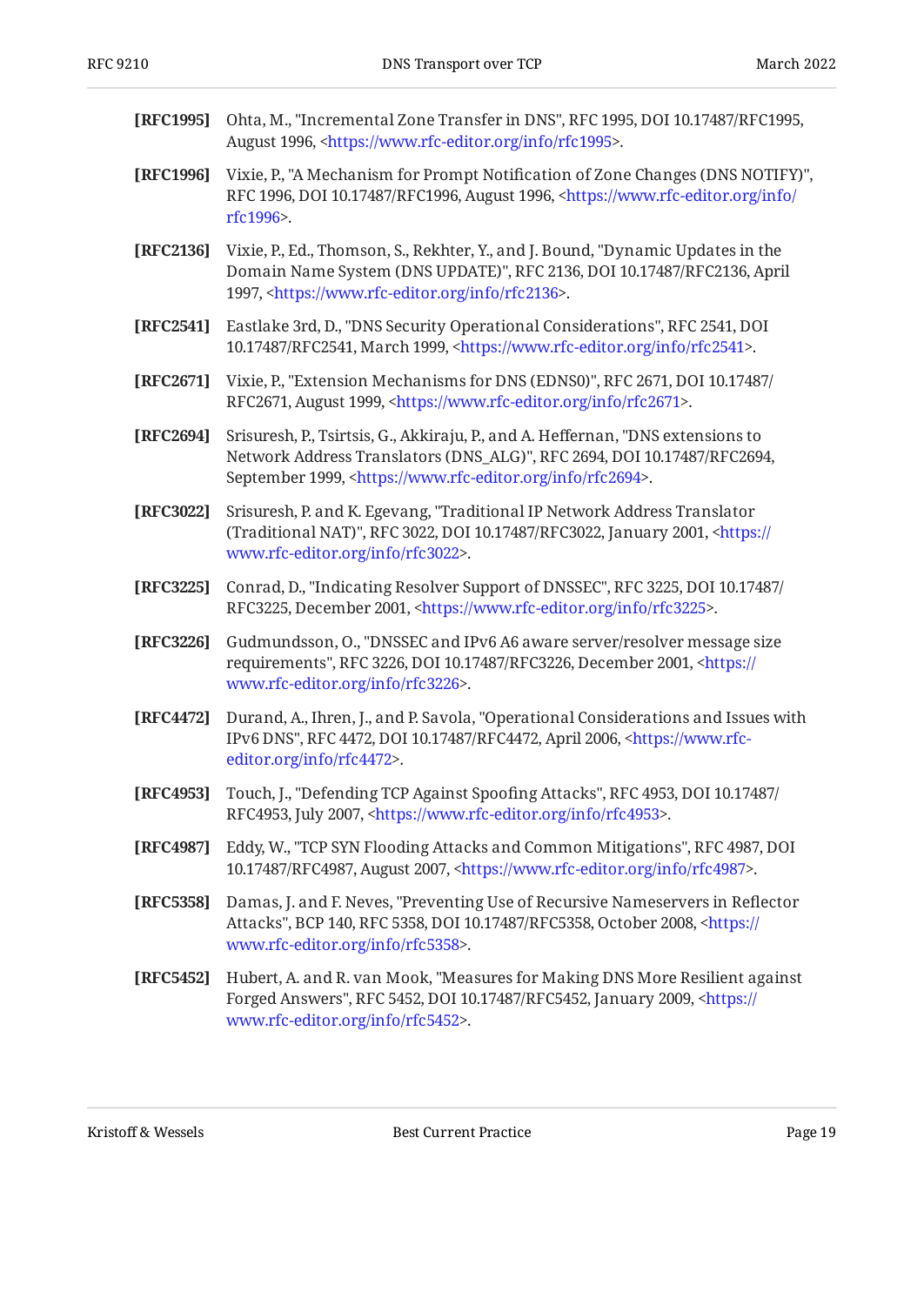<span id="page-19-14"></span><span id="page-19-13"></span><span id="page-19-12"></span><span id="page-19-11"></span><span id="page-19-10"></span><span id="page-19-9"></span><span id="page-19-8"></span><span id="page-19-7"></span><span id="page-19-6"></span><span id="page-19-5"></span><span id="page-19-4"></span><span id="page-19-3"></span><span id="page-19-2"></span><span id="page-19-1"></span><span id="page-19-0"></span>

| [RFC5507] | IAB, Faltstrom, P., Ed., Austein, R., Ed., and P. Koch, Ed., "Design Choices When<br>Expanding the DNS", RFC 5507, DOI 10.17487/RFC5507, April 2009, <https: <br="">www.rfc-editor.org/info/rfc5507&gt;.</https:>                                 |
|-----------|---------------------------------------------------------------------------------------------------------------------------------------------------------------------------------------------------------------------------------------------------|
| [RFC5625] | Bellis, R., "DNS Proxy Implementation Guidelines", BCP 152, RFC 5625, DOI<br>10.17487/RFC5625, August 2009, <https: info="" rfc5625="" www.rfc-editor.org="">.</https:>                                                                           |
| [RFC5927] | Gont, F., "ICMP Attacks against TCP", RFC 5927, DOI 10.17487/RFC5927, July 2010,<br><https: info="" rfc5927="" www.rfc-editor.org="">.</https:>                                                                                                   |
| [RFC5936] | Lewis, E. and A. Hoenes, Ed., "DNS Zone Transfer Protocol (AXFR)", RFC 5936, DOI<br>10.17487/RFC5936, June 2010, <https: info="" rfc5936="" www.rfc-editor.org="">.</https:>                                                                      |
| [RFC5961] | Ramaiah, A., Stewart, R., and M. Dalal, "Improving TCP's Robustness to Blind In-<br>Window Attacks", RFC 5961, DOI 10.17487/RFC5961, August 2010, <https: www.rfc-<br="">editor.org/info/rfc5961&gt;.</https:>                                    |
| [RFC5966] | Bellis, R., "DNS Transport over TCP - Implementation Requirements", RFC 5966,<br>DOI 10.17487/RFC5966, August 2010, <https: info="" rfc5966="" www.rfc-editor.org="">.</https:>                                                                   |
| [RFC6298] | Paxson, V., Allman, M., Chu, J., and M. Sargent, "Computing TCP's Retransmission<br>Timer", RFC 6298, DOI 10.17487/RFC6298, June 2011, <https: <br="" www.rfc-editor.org=""><math>info/rfc6298</math>.</https:>                                   |
| [RFC6762] | Cheshire, S. and M. Krochmal, "Multicast DNS", RFC 6762, DOI 10.17487/RFC6762,<br>February 2013, <https: info="" rfc6762="" www.rfc-editor.org="">.</https:>                                                                                      |
| [RFC6781] | Kolkman, O., Mekking, W., and R. Gieben, "DNSSEC Operational Practices,<br>Version 2", RFC 6781, DOI 10.17487/RFC6781, December 2012, <https: www.rfc-<br="">editor.org/info/rfc6781&gt;.</https:>                                                |
| [RFC6950] | Peterson, J., Kolkman, O., Tschofenig, H., and B. Aboba, "Architectural<br>Considerations on Application Features in the DNS", RFC 6950, DOI 10.17487/<br>RFC6950, October 2013, <https: info="" rfc6950="" www.rfc-editor.org="">.</https:>      |
| [RFC7413] | Cheng, Y., Chu, J., Radhakrishnan, S., and A. Jain, "TCP Fast Open", RFC 7413, DOI<br>10.17487/RFC7413, December 2014, <https: info="" rfc7413="" www.rfc-editor.org="">.</https:>                                                                |
| [RFC7477] | Hardaker, W., "Child-to-Parent Synchronization in DNS", RFC 7477, DOI 10.17487/<br>RFC7477, March 2015, <https: info="" rfc7477="" www.rfc-editor.org="">.</https:>                                                                               |
| [RFC7534] | Abley, J. and W. Sotomayor, "AS112 Nameserver Operations", RFC 7534, DOI<br>10.17487/RFC7534, May 2015, <https: info="" rfc7534="" www.rfc-editor.org="">.</https:>                                                                               |
| [RFC7720] | Blanchet, M. and L-J. Liman, "DNS Root Name Service Protocol and Deployment<br>Requirements", BCP 40, RFC 7720, DOI 10.17487/RFC7720, December 2015, <https: <br="">www.rfc-editor.org/info/rfc7720&gt;.</https:>                                 |
| [RFC7858] | Hu, Z., Zhu, L., Heidemann, J., Mankin, A., Wessels, D., and P. Hoffman,<br>"Specification for DNS over Transport Layer Security (TLS)", RFC 7858, DOI<br>10.17487/RFC7858, May 2016, <https: info="" rfc7858="" www.rfc-editor.org="">.</https:> |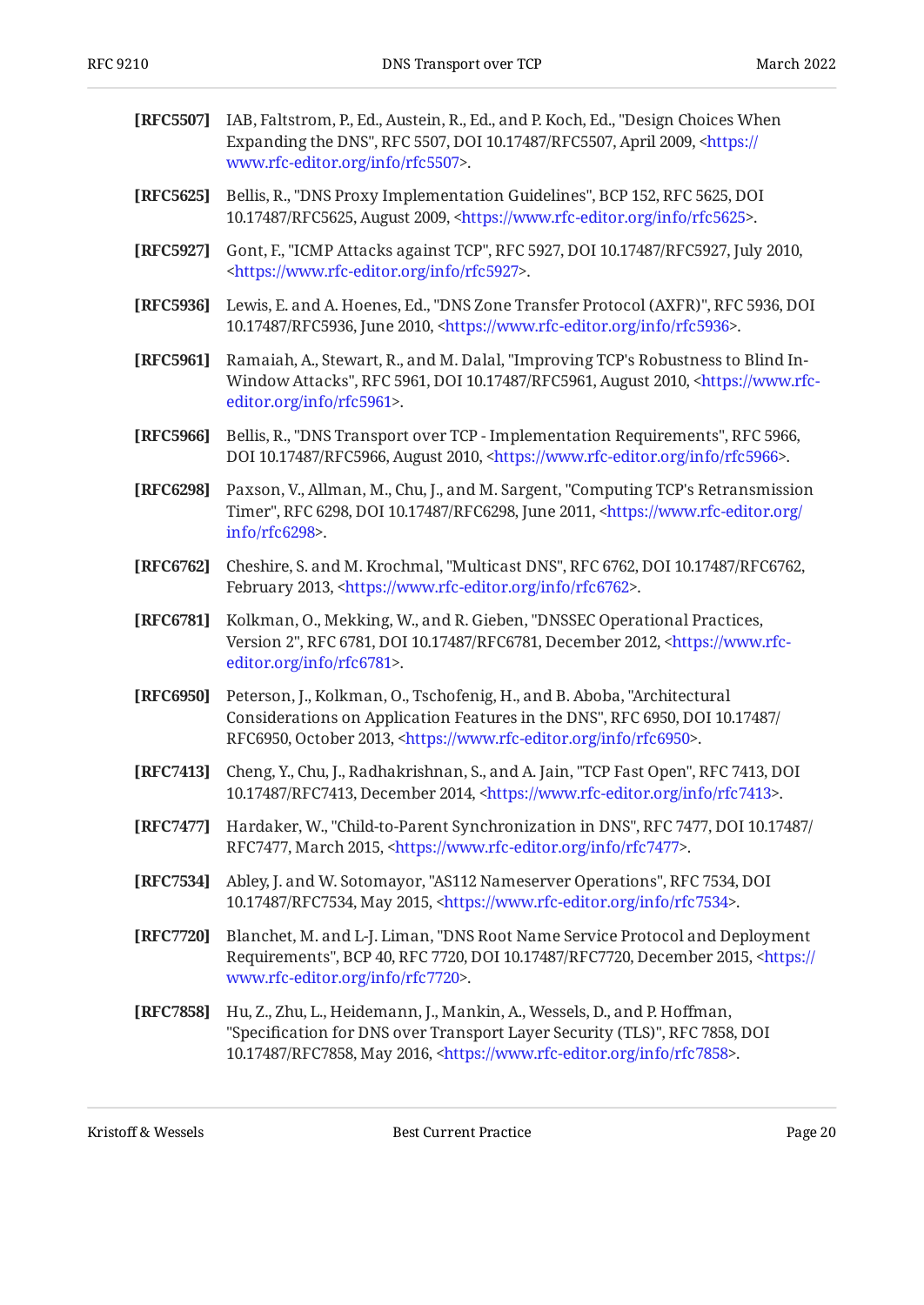- <span id="page-20-2"></span>**[RFC7901]** Wouters, P., "CHAIN Query Requests in DNS", RFC 7901, DOI 10.17487/RFC7901, June 2016, <[https://www.rfc-editor.org/info/rfc7901>](https://www.rfc-editor.org/info/rfc7901).
- <span id="page-20-1"></span>**[RFC7918]** Langley, A., Modadugu, N., and B. Moeller, "Transport Layer Security (TLS) False Start", RFC 7918, DOI 10.17487/RFC7918, August 2016, [<https://www.rfc-editor.org/](https://www.rfc-editor.org/info/rfc7918) . [info/rfc7918>](https://www.rfc-editor.org/info/rfc7918)
- <span id="page-20-6"></span>**[RFC8027]** Hardaker, W., Gudmundsson, O., and S. Krishnaswamy, "DNSSEC Roadblock Avoidance", BCP 207, RFC 8027, DOI 10.17487/RFC8027, November 2016, [<https://](https://www.rfc-editor.org/info/rfc8027) . [www.rfc-editor.org/info/rfc8027>](https://www.rfc-editor.org/info/rfc8027)
- <span id="page-20-4"></span>**[RFC8094]** Reddy, T., Wing, D., and P. Patil, "DNS over Datagram Transport Layer Security (DTLS)", RFC 8094, DOI 10.17487/RFC8094, February 2017, [<https://www.rfc-](https://www.rfc-editor.org/info/rfc8094). [editor.org/info/rfc8094](https://www.rfc-editor.org/info/rfc8094)>
- <span id="page-20-7"></span>**[RFC8162]** Hoffman, P. and J. Schlyter, "Using Secure DNS to Associate Certificates with Domain Names for S/MIME", RFC 8162, DOI 10.17487/RFC8162, May 2017, [<https://](https://www.rfc-editor.org/info/rfc8162) . [www.rfc-editor.org/info/rfc8162>](https://www.rfc-editor.org/info/rfc8162)
- <span id="page-20-3"></span>**[RFC8200]** Deering, S. and R. Hinden, "Internet Protocol, Version 6 (IPv6) Specification", STD 86, RFC 8200, DOI 10.17487/RFC8200, July 2017, [<https://www.rfc-editor.org/info/](https://www.rfc-editor.org/info/rfc8200) . [rfc8200](https://www.rfc-editor.org/info/rfc8200)>
- <span id="page-20-8"></span>**[RFC8324]** , Klensin, J. "DNS Privacy, Authorization, Special Uses, Encoding, Characters, , , Matching, and Root Structure: Time for Another Look?" RFC 8324 DOI 10.17487/ RFC8324, February 2018, <https://www.rfc-editor.org/info/rfc8324>.
- <span id="page-20-0"></span>**[RFC8446]** Rescorla, E., "The Transport Layer Security (TLS) Protocol Version 1.3", RFC 8446, DOI 10.17487/RFC8446, August 2018, <https://www.rfc-editor.org/info/rfc8446>.
- <span id="page-20-9"></span>**[RFC8467]** Mayrhofer, A., "Padding Policies for Extension Mechanisms for DNS (EDNS(0))", RFC 8467, DOI 10.17487/RFC8467, October 2018, [<https://www.rfc-editor.org/info/](https://www.rfc-editor.org/info/rfc8467) . [rfc8467](https://www.rfc-editor.org/info/rfc8467)>
- <span id="page-20-10"></span>**[RFC8482]** Abley, J., Gudmundsson, O., Majkowski, M., and E. Hunt, "Providing Minimal-Sized Responses to DNS Queries That Have QTYPE=ANY", RFC 8482, DOI 10.17487/ RFC8482, January 2019, <https://www.rfc-editor.org/info/rfc8482>.
- <span id="page-20-11"></span>**[RFC8483]** Song, L., Ed., Liu, D., Vixie, P., Kato, A., and S. Kerr, "Yeti DNS Testbed", RFC 8483, DOI 10.17487/RFC8483, October 2018, <https://www.rfc-editor.org/info/rfc8483>.
- <span id="page-20-5"></span>**[RFC8484]** Hoffman, P. and P. McManus, "DNS Queries over HTTPS (DoH)", RFC 8484, DOI 10.17487/RFC8484, October 2018, <https://www.rfc-editor.org/info/rfc8484>.
- <span id="page-20-12"></span>**[RFC8490]** Bellis, R., Cheshire, S., Dickinson, J., Dickinson, S., Lemon, T., and T. Pusateri, "DNS Stateful Operations", RFC 8490, DOI 10.17487/RFC8490, March 2019, <[https://](https://www.rfc-editor.org/info/rfc8490) . [www.rfc-editor.org/info/rfc8490>](https://www.rfc-editor.org/info/rfc8490)
- <span id="page-20-13"></span>**[RFC8501]** Howard, L., "Reverse DNS in IPv6 for Internet Service Providers", RFC 8501, DOI 10.17487/RFC8501, November 2018, <https://www.rfc-editor.org/info/rfc8501>.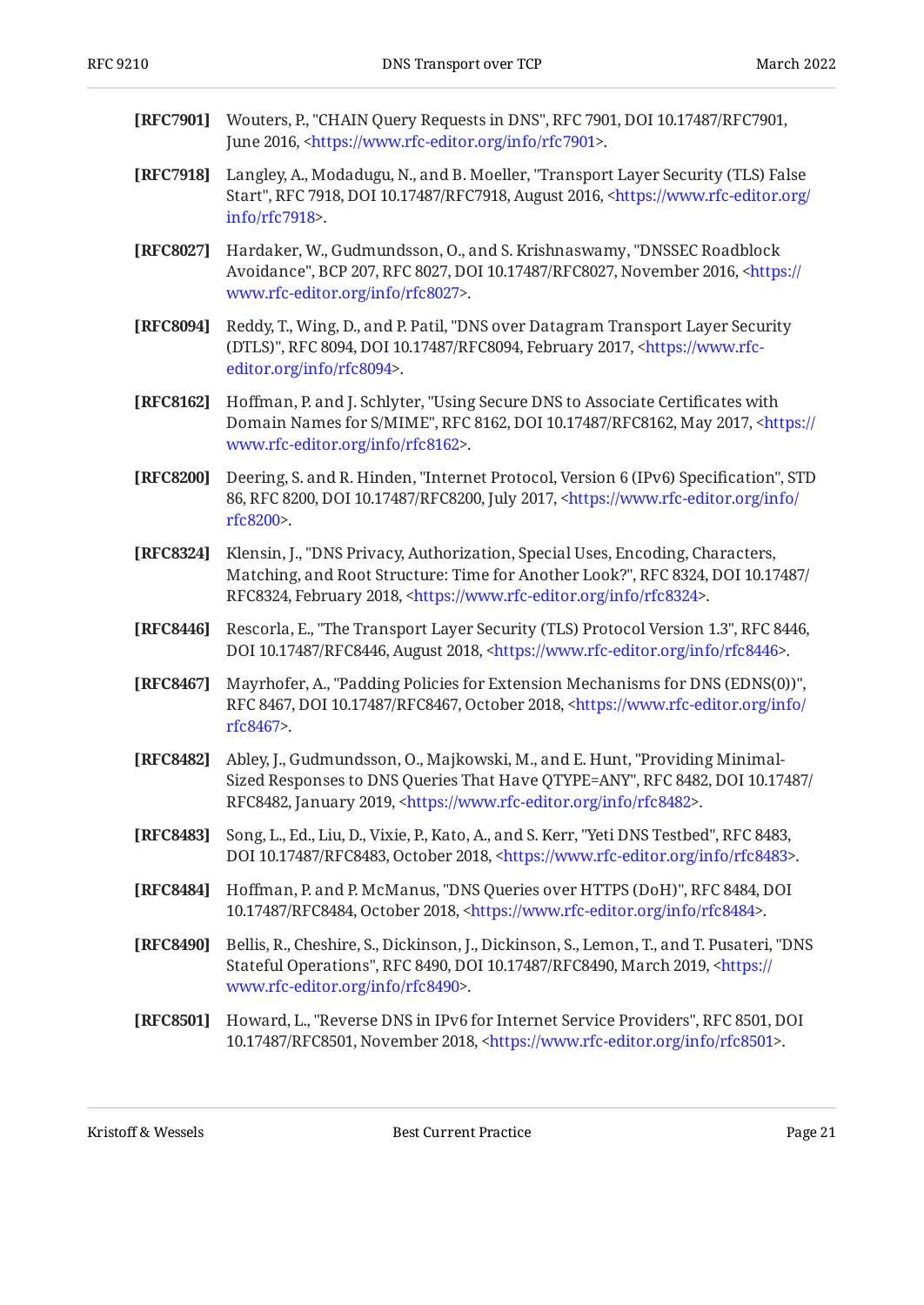- <span id="page-21-8"></span>**[RFC8806]** Kumari, W. and P. Hoffman, "Running a Root Server Local to a Resolver", RFC 8806, DOI 10.17487/RFC8806, June 2020, [<https://www.rfc-editor.org/info/rfc8806](https://www.rfc-editor.org/info/rfc8806)>.
- <span id="page-21-9"></span>**[RFC8906]** Andrews, M. and R. Bellis, "A Common Operational Problem in DNS Servers: Failure to Communicate", BCP 231, RFC 8906, DOI 10.17487/RFC8906, September 2020, <https://www.rfc-editor.org/info/rfc8906>.
- <span id="page-21-10"></span>**[RFC8932]** Dickinson, S., Overeinder, B., van Rijswijk-Deij, R., and A. Mankin, "Recommendations for DNS Privacy Service Operators", BCP 232, RFC 8932, DOI 10.17487/RFC8932, October 2020, <https://www.rfc-editor.org/info/rfc8932>.
- <span id="page-21-11"></span>**[RFC8945]** Dupont, F., Morris, S., Vixie, P., Eastlake 3rd, D., Gudmundsson, O., and B. Wellington, "Secret Key Transaction Authentication for DNS (TSIG)", STD 93, RFC 8945, DOI 10.17487/RFC8945, November 2020, [<https://www.rfc-editor.org/info/](https://www.rfc-editor.org/info/rfc8945) . [rfc8945](https://www.rfc-editor.org/info/rfc8945)>
- <span id="page-21-7"></span><span id="page-21-5"></span><span id="page-21-3"></span>**[ROLL\_YOUR\_ROOT]** Müller, M., Thomas, M., Wessels, D., Hardaker, W., Chung, T., Toorop, W., and R. van Rijswijk-Deij, "Roll, Roll, Roll Your Root: A Comprehensive Analysis of the First Ever DNSSEC Root KSK Rollover", DOI 10.1145/3355369.3355570, October 2019, <https://dl.acm.org/doi/10.1145/3355369.3355570>.
	- **[RRL]** Vixie, P. and V. Schryver, "DNS Response Rate Limiting (DNS RRL)", ISC-TN-2012-1-Draft1, April 2012.
	- **[TDNS]** Zhu, L., Heidemann, J., Wessels, D., Mankin, A., and N. Somaiya, "Connection-Oriented DNS to Improve Privacy and Security", DOI 10.1109/SP.2015.18, May 2015, <https://doi.org/10.1109/SP.2015.18>.
	- **[TOYAMA]** Toyama, K., Ishibashi, K., Toyono, T., Ishino, M., Yoshimura, C., and K. Fujiwara, "DNS Anomalies and Their Impacts on DNS Cache Servers", NANOG 32, October 2004.
	- **[VERISIGN]** Thomas, M. and D. Wessels, "An Analysis of TCP Traffic in Root Server DITL Data", DNS-OARC 2014 Fall Workshop, October 2014.  $\,$
- <span id="page-21-6"></span><span id="page-21-4"></span><span id="page-21-2"></span><span id="page-21-0"></span>**[WIKIPEDIA\_TFO]** Wikipedia, "TCP Fast Open", February 2022, [<https://en.wikipedia.org/w/](https://en.wikipedia.org/w/index.php?title=TCP_Fast_Open&oldid=1071397204) . [index.php?title=TCP\\_Fast\\_Open&oldid=1071397204>](https://en.wikipedia.org/w/index.php?title=TCP_Fast_Open&oldid=1071397204)

### **[Appendix A. RFCs Related to DNS Transport over TCP](#page-21-0)**

This section enumerates all known RFCs with a status of Internet Standard, Proposed Standard, Informational, Best Current Practice, or Experimental that either implicitly or explicitly make assumptions or statements about the use of TCP as a transport for the DNS germane to this document.

#### <span id="page-21-1"></span>**[A.1. RFC 1035 - DOMAIN NAMES - IMPLEMENTATION AND SPECIFICATION](#page-21-1)**

The Internet Standard [RFC1035] is the base DNS specification that explicitly defines support for DNS over TCP.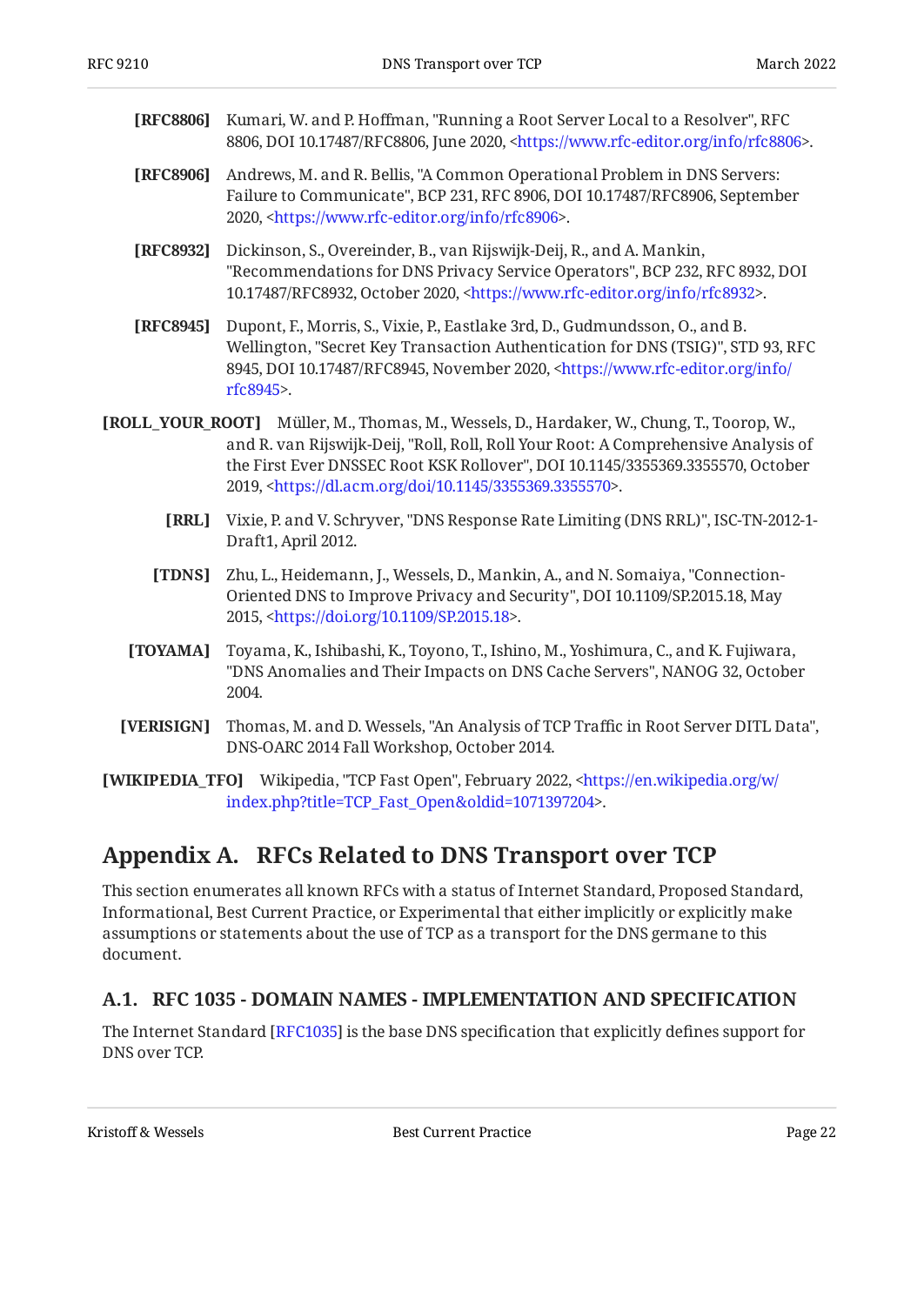#### <span id="page-22-0"></span>**[A.2. RFC 1536 - Common DNS Implementation Errors and Suggested Fixes](#page-22-0)**

The Informational document [\[RFC1536](#page-17-1)] states that UDP is "the chosen protocol for communication though TCP is used for zone transfers." That statement should now be considered in its historical context and is no longer a proper reflection of modern expectations.

#### <span id="page-22-1"></span>**[A.3. RFC 1995 - Incremental Zone Transfer in DNS](#page-22-1)**

The Proposed Standard [RFC1995] documents the use of TCP as the fallback transport when Incremental Zone Transfer (IXFR) responses do not fit into a single UDP response. As with Authoritative Transfer (AXFR), IXFR messages are typically delivered over TCP by default in practice.

### <span id="page-22-2"></span>**[A.4. RFC 1996 - A Mechanism for Prompt Noti](#page-22-2)fication of Zone Changes (DNS [NOTIFY\)](#page-22-2)**

The Proposed Standard [RFC1996] suggests that a primary server may decide to issue NOTIFY messages over TCP. In practice, NOTIFY messages are generally sent over UDP, but this specification leaves open the possibility that the choice of transport protocol is up to the primary server; therefore, a secondary server ought to be able to operate over both UDP and TCP.

### <span id="page-22-3"></span>**[A.5.](#page-22-3) RFC 2181 - Clarifi[cations to the DNS Speci](#page-22-3)fication**

The Proposed Standard [RFC2181] includes clarifying text on how a client should react to the TC bit set on responses. It is advised that the response be discarded and the query resent using TCP.

### <span id="page-22-4"></span>**[A.6. RFC 2694 - DNS extensions to Network Address Translators \(DNS\\_ALG\)](#page-22-4)**

The Informational document [RFC2694] enumerates considerations for NAT devices to properly handle DNS traffic. This document is noteworthy in its suggestion that "[t]ypically, TCP is used for AXFR requests," as further evidence that helps explain why DNS over TCP may have often been treated very differently than DNS over UDP in operational networks.

### <span id="page-22-5"></span>**[A.7. RFC 3225 - Indicating Resolver Support of DNSSEC](#page-22-5)**

The Proposed Standard [RFC3225] makes statements indicating that DNS over TCP is "detrimental" as a result of increased traffic, latency, and server load. This document is a companion to the next document in the RFC Series that describes the requirement for EDNS(0) support for DNSSEC.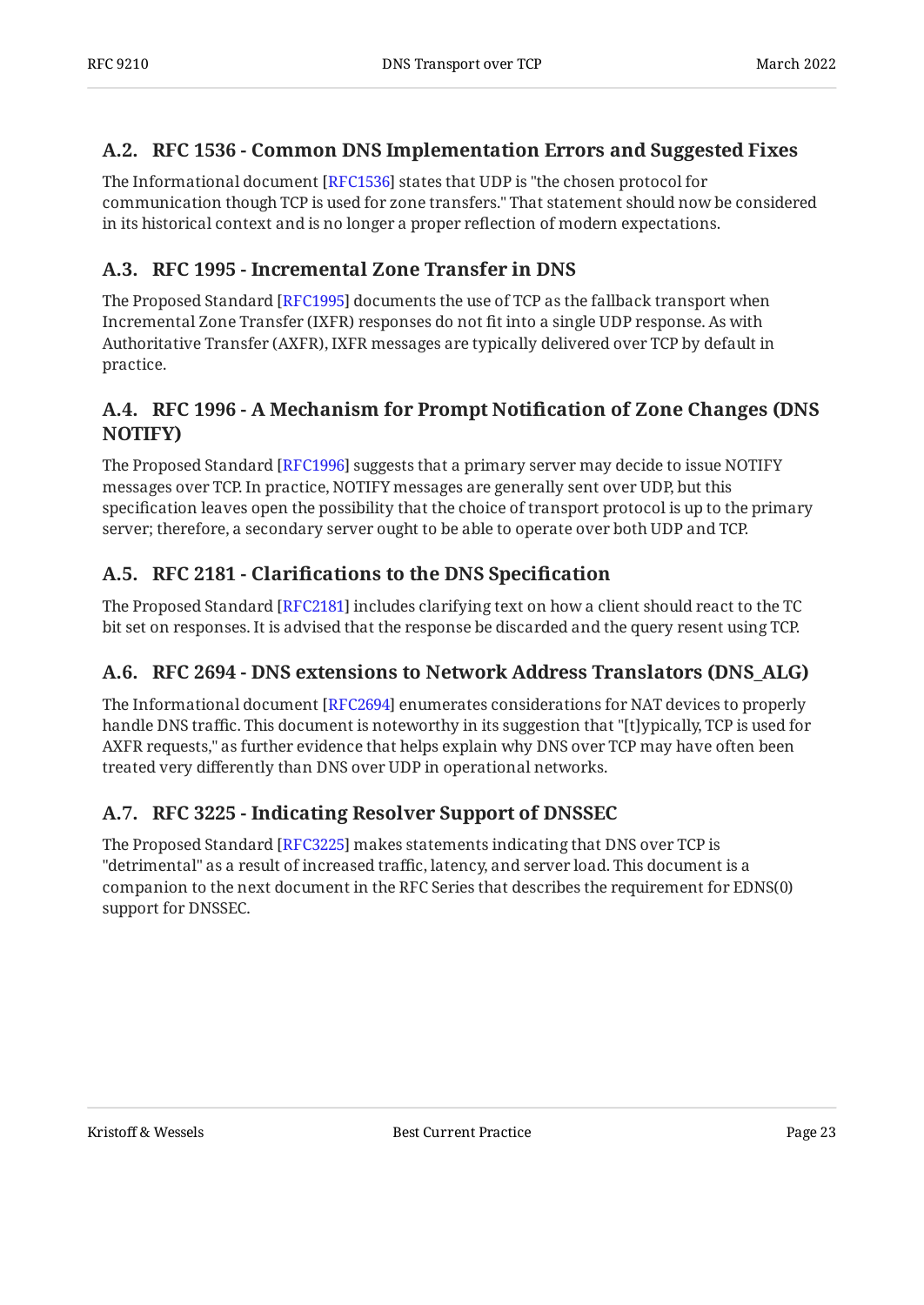#### <span id="page-23-0"></span>**[A.8. RFC 3226 - DNSSEC and IPv6 A6 aware server/resolver message size](#page-23-0) [requirements](#page-23-0)**

Although updated by later DNSSEC RFCs, the Proposed Standard [RFC3226] strongly argues in favor of UDP messages instead of TCP, largely for performance reasons. The document declares EDNS(0) a requirement for DNSSEC servers and advocates that packet fragmentation may be preferable to TCP in certain situations.

#### <span id="page-23-1"></span>**[A.9. RFC 4472 - Operational Considerations and Issues with IPv6 DNS](#page-23-1)**

The Informational document [RFC4472] notes that IPv6 data may increase DNS responses beyond what would fit in a UDP message. What is particularly noteworthy, but perhaps less common today than when this document was written, is that it refers to implementations that truncate data without setting the TC bit to encourage the client to resend the query using TCP.

#### <span id="page-23-2"></span>**[A.10. RFC 5452 - Measures for Making DNS More Resilient against Forged](#page-23-2) [Answers](#page-23-2)**

The Proposed Standard [RFC5452] arose as public DNS systems began to experience widespread abuse from spoofed queries, resulting in amplification and reflection attacks against unwitting victims. One of the leading justifications for supporting DNS over TCP to thwart these attacks is brieflydescribed in Section 9.3 of [RFC5452] ("Spoof Detection and Countermeasure").

#### <span id="page-23-3"></span>**[A.11. RFC 5507 - Design Choices When Expanding the DNS](#page-23-3)**

The Informational document [RFC5507] was largely an attempt to dissuade new DNS data types from overloading the TXT resource record type. In so doing, it summarizes the conventional wisdom of DNS design and implementation practices. The authors suggest TCP overhead and stateful properties pose challenges compared to UDP and imply that UDP is generally preferred for performance and robustness.

#### <span id="page-23-4"></span>**[A.12. RFC 5625 - DNS Proxy Implementation Guidelines](#page-23-4)**

The Best Current Practice document [RFC5625] provides DNS proxy implementation guidance including the mandate that a proxy "**MUST** [...] be prepared to receive and forward queries over TCP" even though it suggests that, historically, TCP transport has not been strictly mandatory in stub resolvers or recursive servers.

#### <span id="page-23-5"></span>**[A.13. RFC 5936 - DNS Zone Transfer Protocol \(AXFR\)](#page-23-5)**

The Proposed Standard [RFC5936] provides a detailed specification for the zone transfer protocol, as originally outlined in the early DNS standards. AXFR operation is limited to TCP and not specified for UDP. This document discusses TCP usage at length.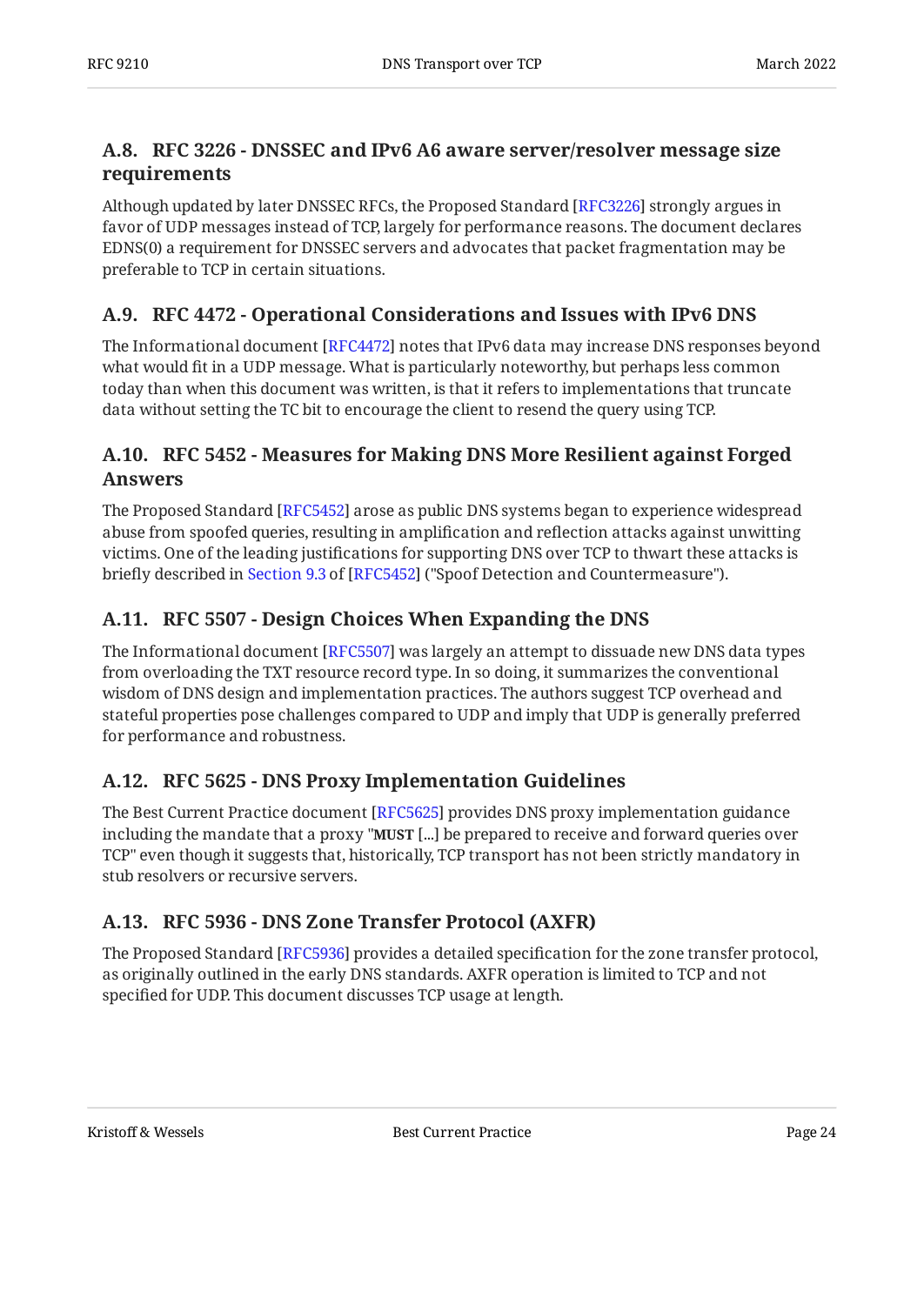#### <span id="page-24-0"></span>**[A.14. RFC 7534 - AS112 Nameserver Operations](#page-24-0)**

The Informational document [\[RFC7534](#page-19-10)] enumerates the requirements for operation of AS112  $\,$ project DNS servers. New AS112 nodes are tested for their ability to provide service on both UDP and TCP transports, with the implication that TCP service is an expected part of normal operations.

#### <span id="page-24-1"></span>**[A.15. RFC 6762 - Multicast DNS](#page-24-1)**

In the Proposed Standard [RFC6762], the TC bit is deemed to have essentially the same meaning as described in the original DNS specifications. That is, if a response with the TC bit set is received, "[...] the querier **SHOULD** reissue its query using TCP in order to receive the larger response."

#### <span id="page-24-2"></span>**[A.16. RFC 6891 - Extension Mechanisms for DNS \(EDNS\(0\)\)](#page-24-2)**

The Internet Standard [RFC6891] helped slow the use of and need for DNS-over-TCP messages. This document highlights concerns over server load and scalability in widespread use of DNS over TCP.

#### <span id="page-24-3"></span>**[A.17. IAB RFC 6950 - Architectural Considerations on Application Features](#page-24-3) [in the DNS](#page-24-3)**

The Informational document [\[RFC6950](#page-19-12)] draws attention to large data in the DNS. TCP is referenced in the context as a common fallback mechanism and counter to some spoofing attacks.

#### <span id="page-24-4"></span>**[A.18. RFC 7477 - Child-to-Parent Synchronization in DNS](#page-24-4)**

The Proposed Standard [RFC7477] specifies an RRType and a protocol to signal and synchronize NS, A, and AAAA resource record changes from a child-to-parent zone. Since this protocol may require multiple requests and responses, it recommends utilizing DNS over TCP to ensure the conversation takes place between a consistent pair of end nodes.

#### <span id="page-24-5"></span>**[A.19. RFC 7720 - DNS Root Name Service Protocol and Deployment](#page-24-5) [Requirements](#page-24-5)**

The Best Current Practice document [RFC7720] declares that root name service "**MUST** support UDP [RFC0768] and TCP [RFC0793] transport of DNS queries and responses."

#### <span id="page-24-6"></span>**[A.20. RFC 7766 - DNS Transport over TCP - Implementation Requirements](#page-24-6)**

The Proposed Standard [RFC7766] instructs DNS implementors to provide support for carrying DNS-over-TCP messages in their software and might be considered the direct ancestor of this operational requirements document. The implementation requirements document codifies mandatory support for DNS-over-TCP in compliant DNS software but makes no recommendations to operators, which we seek to address here.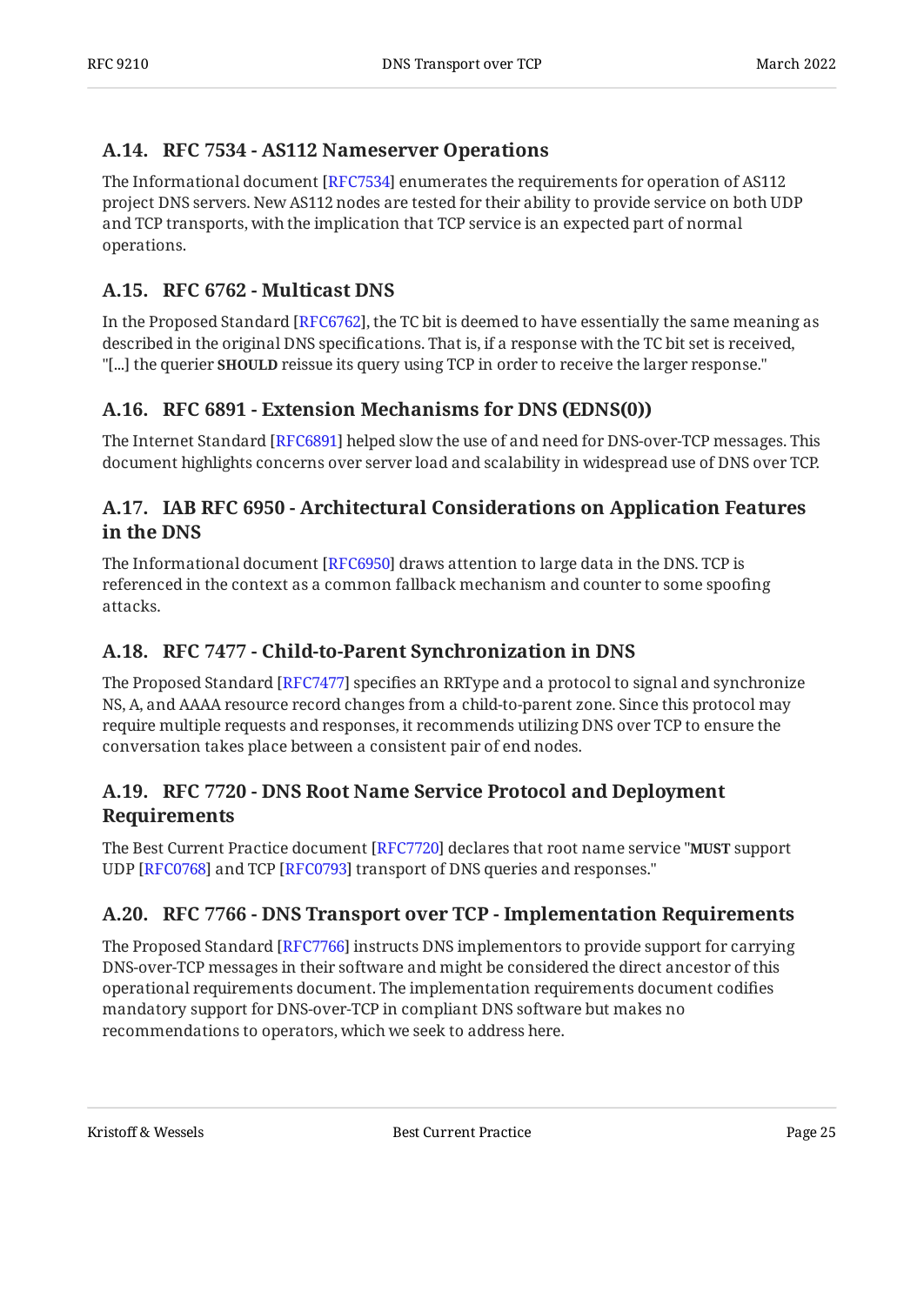#### <span id="page-25-0"></span>**[A.21. RFC 7828 - The edns-tcp-keepalive EDNS\(0\) Option](#page-25-0)**

The Proposed Standard [\[RFC7828\]](#page-16-13) defines an EDNS(0) option to negotiate an idle timeout value for long-lived DNS-over-TCP connections. Consequently, this document is only applicable and relevant to DNS-over-TCP sessions and between implementations that support this option.

#### <span id="page-25-1"></span>**[A.22. R](#page-25-1)FC 7858 - Specifi[cation for DNS over Transport Layer Security \(TLS\)](#page-25-1)**

The Proposed Standard [RFC7858] defines a method for putting DNS messages into a TCP-based encrypted channel using TLS. This specification is noteworthy for explicitly targeting the stub-torecursive traffic but does not preclude its application from recursive-to-authoritative traffic.

### <span id="page-25-2"></span>**[A.23. RFC 7873 - Domain Name System \(DNS\) Cookies](#page-25-2)**

The Proposed Standard [RFC7873] describes an EDNS(0) option to provide additional protection against query and answer forgery. This specification mentions DNS over TCP as an alternative mechanism when DNS cookies are not available. The specification does make mention of DNSover-TCP processing in two specific situations. In one, when a server receives only a client cookie in a request, the server should consider whether the request arrived over TCP, and if so, it should consider accepting TCP as sufficient to authenticate the request and respond accordingly. In another, when a client receives a BADCOOKIE reply using a fresh server cookie, the client should retry using TCP as the transport.

### <span id="page-25-3"></span>**[A.24. RFC 7901 - CHAIN Query Requests in DNS](#page-25-3)**

The Experimental specification [\[RFC7901](#page-20-2)] describes an EDNS(0) option that can be used by a security-aware validating resolver to request and obtain a complete DNSSEC validation path for any single query. This document requires the use of DNS over TCP or a transport mechanism verified by a source IP address such as EDNS-COOKIE [[RFC7873\]](#page-16-14).

### <span id="page-25-4"></span>**[A.25. RFC 8027 - DNSSEC Roadblock Avoidance](#page-25-4)**

The Best Current Practice document [[RFC8027\]](#page-20-6) details observed problems with DNSSEC deployment and mitigation techniques. Network traffic blocking and restrictions, including DNSover-TCP messages, are highlighted as one reason for DNSSEC deployment issues. While this document suggests these sorts of problems are due to "non-compliant infrastructure", the scope of the document is limited to detection and mitigation techniques to avoid so-called DNSSEC roadblocks.

#### <span id="page-25-5"></span>**[A.26. RFC 8094 - DNS over Datagram Transport Layer Security \(DTLS\)](#page-25-5)**

The Experimental specification [\[RFC8094](#page-20-4)] details a protocol that uses a datagram transport (UDP) but stipulates that "DNS clients and servers that implement DNS over DTLS **MUST** also implement DNS over TLS in order to provide privacy for clients that desire Strict Privacy [...]." This requirement implies DNS over TCP must be supported in case the message size is larger than the path MTU.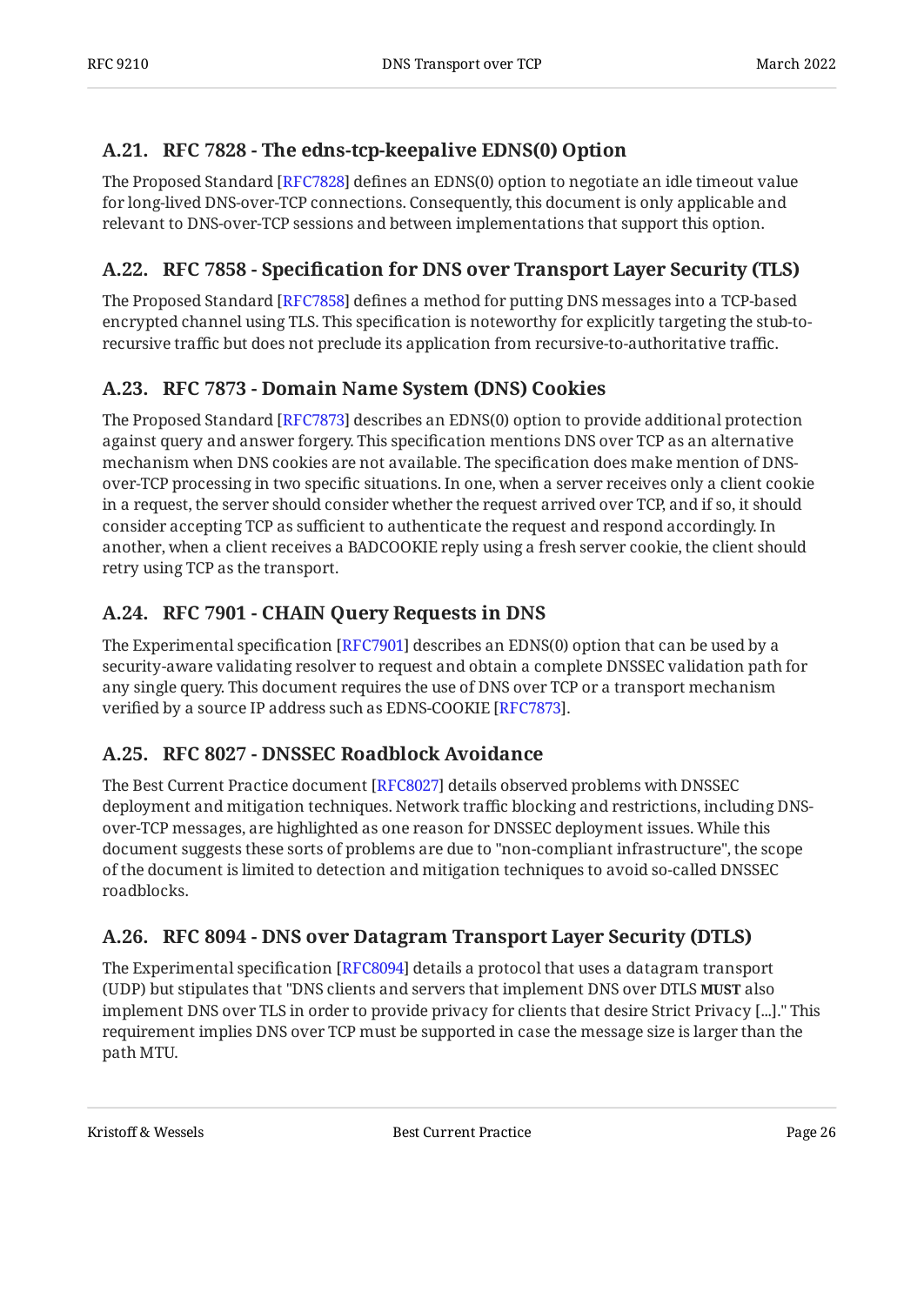#### <span id="page-26-0"></span>**[A.27. RFC 8162 - Using Secure DNS to Associate Certi](#page-26-0)ficates with Domain [Names for S/MIME](#page-26-0)**

The Experimental specification [\[RFC8162](#page-20-7)] describes a technique to authenticate user X.509  $\,$ certificates in an S/MIME system via the DNS. The document points out that the new experimental resource record types are expected to carry large payloads, resulting in the suggestion that "applications **SHOULD** use TCP -- not UDP -- to perform queries for the SMIMEA resource record."

#### <span id="page-26-1"></span>**[A.28. RFC 8324 - DNS Privacy, Authorization, Special Uses, Encoding,](#page-26-1) [Characters, Matching, and Root Structure: Time for Another Look?](#page-26-1)**

The Informational document [RFC8324] briefly discusses the common role and challenges of DNS  $\,$ over TCP throughout the history of DNS.

#### <span id="page-26-2"></span>**[A.29. RFC 8467 - Padding Policies for Extension Mechanisms for DNS](#page-26-2) [\(EDNS\(0\)\)](#page-26-2)**

The Experimental document [RFC8467] reminds implementors to consider the underlying transport protocol (e.g., TCP) when calculating the padding length when artificially increasing the DNS message size with an EDNS(0) padding option.

#### <span id="page-26-3"></span>**[A.30. RFC 8482 - Providing Minimal-Sized Responses to DNS Queries That](#page-26-3) [Have QTYPE=ANY](#page-26-3)**

The Proposed Standard [RFC8482] describes alternative ways that DNS servers can respond to queries of type ANY, which are sometimes used to provide amplification in DDoS attacks. The specification notes that responders may behave differently, depending on the transport. For example, minimal-sized responses may be used over UDP transport, while full responses may be given over TCP.

### <span id="page-26-4"></span>**[A.31. RFC 8483 - Yeti DNS Testbed](#page-26-4)**

The Informational document [RFC8483] describes a testbed environment that highlights some DNS-over-TCP behaviors, including issues involving packet fragmentation and operational requirements for TCP stream assembly in order to conduct DNS measurement and analysis.

### <span id="page-26-5"></span>**[A.32. RFC 8484 - DNS Queries over HTTPS \(DoH\)](#page-26-5)**

The Proposed Standard [\[RFC8484\]](#page-20-5) defines a protocol for sending DNS queries and responses over HTTPS. This specification assumes TLS and TCP for the underlying security and transport layers, respectively. Self-described as a technique that more closely resembles a tunneling mechanism, DoH nevertheless likely implies DNS over TCP in some sense, if not directly.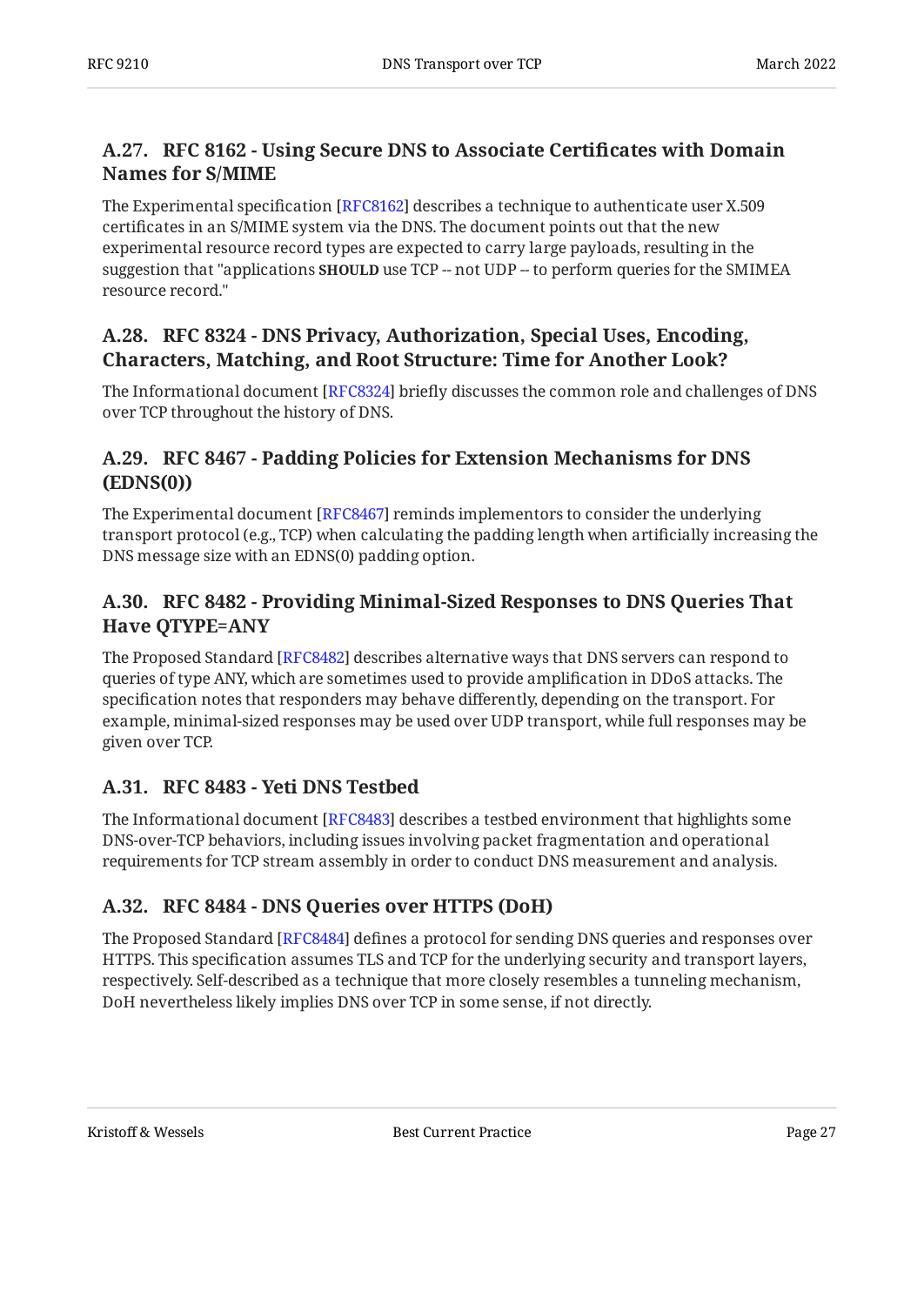#### <span id="page-27-0"></span>**[A.33. RFC 8490 - DNS Stateful Operations](#page-27-0)**

The Proposed Standard [RFC8490] updates the base protocol specification with a new OPCODE to help manage stateful operations in persistent sessions, such as those that might be used by DNS over TCP.

#### <span id="page-27-1"></span>**[A.34. RFC 8501 - Reverse DNS in IPv6 for Internet Service Providers](#page-27-1)**

The Informational document [RFC8501] identifies potential operational challenges with dynamic DNS, including denial-of-service threats. The document suggests TCP may provide some advantages but that updating hosts would need to be explicitly configured to use TCP instead of UDP.

#### <span id="page-27-2"></span>**[A.35. RFC 8806 - Running a Root Server Local to a Resolver](#page-27-2)**

The Informational document [RFC8806] describes how to obtain and operate a local copy of the root zone with examples showing how to pull from authoritative sources using a DNS-over-TCP zone transfer.

#### <span id="page-27-3"></span>**[A.36. RFC 8906 - A Common Operational Problem in DNS Servers: Failure to](#page-27-3) [Communicate](#page-27-3)**

The Best Current Practice document [RFC8906] discusses a number of DNS operational failure scenarios and how to avoid them. This includes discussions involving DNS-over-TCP queries, EDNS over TCP, and a testing methodology that includes a section on verifying DNS-over-TCP functionality.

#### <span id="page-27-4"></span>**[A.37. RFC 8932 - Recommendations for DNS Privacy Service Operators](#page-27-4)**

The Best Current Practice document [RFC8932] presents privacy considerations to DNS privacy service operators. These mechanisms sometimes include the use of TCP and are therefore susceptible to information leakage such as TCP-based fingerprinting. This document also references an earlier draft version of this document.

### <span id="page-27-5"></span>**[A.38. RFC 8945 - Secret Key Transaction Authentication for DNS \(TSIG\)](#page-27-5)**

The Internet Standard [[RFC8945\]](#page-21-11) recommends that a client use TCP if truncated TSIG messages are received.

# <span id="page-27-6"></span>**[Acknowledgments](#page-27-6)**

This document was initially motivated by feedback from students who pointed out that they were hearing contradictory information about filtering DNS-over-TCP messages. Thanks in particular to a teaching colleague, JPL, who perhaps unknowingly encouraged the initial research into the differences between what the community has historically said and did. Thanks to all the NANOG 63 attendees who provided feedback for an early talk on this subject.